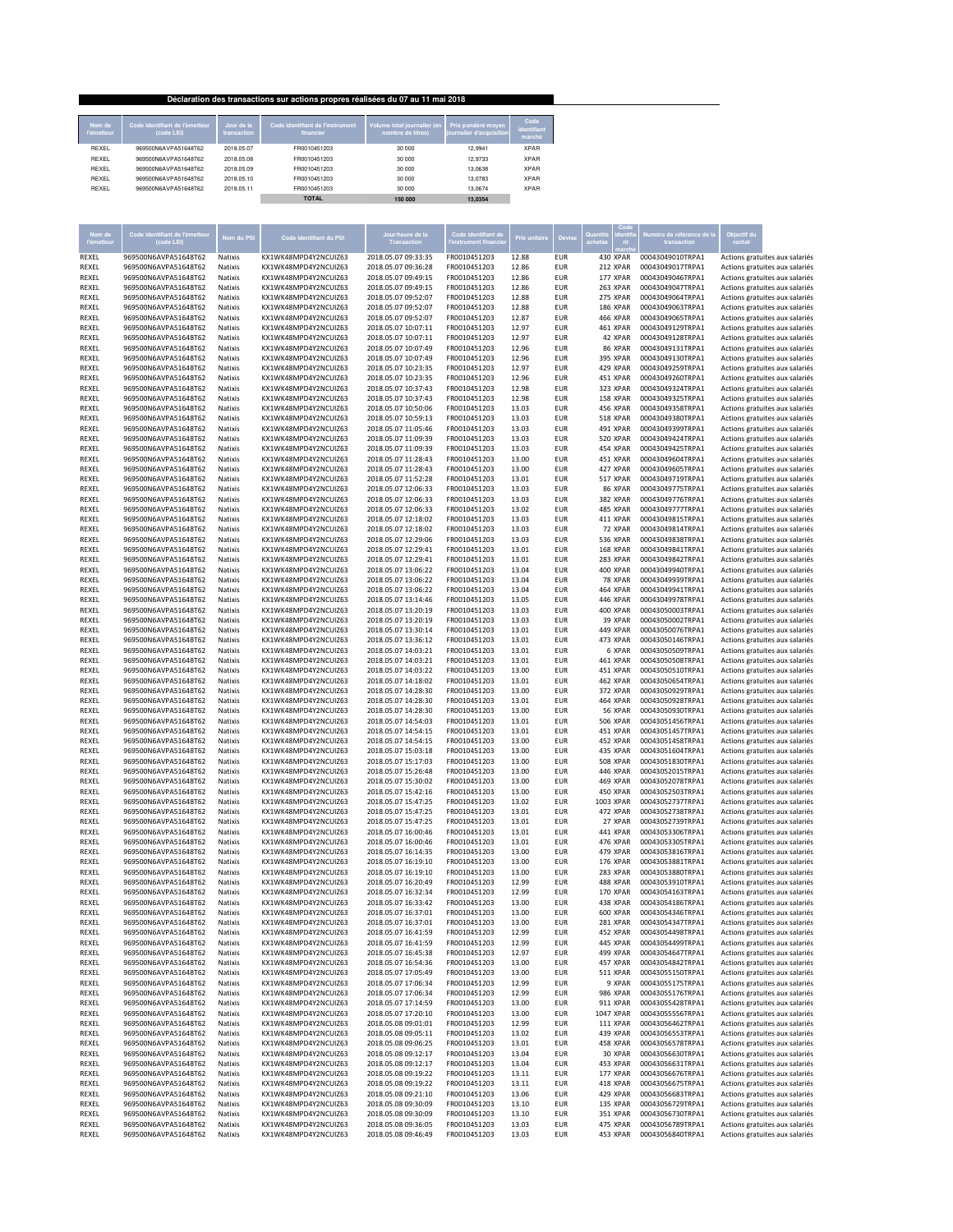| REXEL          | 969500N6AVPA51648T62                         | Natixis            | KX1WK48MPD4Y2NCUIZ63                         | 2018.05.08 09:52:05                        | FR0010451203                 | 13.01          | <b>EUR</b>               | 48 XPAR              | 00043056954TRPA1                     | Actions gratuites aux salariés                                   |
|----------------|----------------------------------------------|--------------------|----------------------------------------------|--------------------------------------------|------------------------------|----------------|--------------------------|----------------------|--------------------------------------|------------------------------------------------------------------|
| REXEL          | 969500N6AVPA51648T62                         | Natixis            | KX1WK48MPD4Y2NCUIZ63                         | 2018.05.08 09:52:05                        | FR0010451203                 | 13.01          | <b>EUR</b>               | 400 XPAR             | 00043056953TRPA1                     | Actions gratuites aux salariés                                   |
| REXEL          | 969500N6AVPA51648T62                         | Natixis            | KX1WK48MPD4Y2NCUIZ63                         | 2018.05.08 10:01:19                        | FR0010451203                 | 13.00          | <b>EUR</b>               | 67 XPAR              | 00043056992TRPA1                     | Actions gratuites aux salariés                                   |
| REXEL          | 969500N6AVPA51648T62                         | Natixis            | KX1WK48MPD4Y2NCUIZ63                         | 2018.05.08 10:01:19                        | FR0010451203                 | 13.00          | <b>EUR</b>               | 69 XPAR              | 00043056994TRPA1                     | Actions gratuites aux salariés                                   |
| REXEL          | 969500N6AVPA51648T62                         | Natixis            | KX1WK48MPD4Y2NCUIZ63                         | 2018.05.08 10:01:19                        | FR0010451203                 | 13.00          | <b>EUR</b>               | 300 XPAR             | 00043056993TRPA1                     | Actions gratuites aux salariés                                   |
| REXEL          | 969500N6AVPA51648T62                         | Natixis            | KX1WK48MPD4Y2NCUIZ63                         | 2018.05.08 10:08:35                        | FR0010451203                 | 12.98          | <b>EUR</b>               | 400 XPAR             | 00043057004TRPA1                     | Actions gratuites aux salariés                                   |
| REXEL          | 969500N6AVPA51648T62                         | Natixis            | KX1WK48MPD4Y2NCUIZ63                         |                                            |                              | 12.98          | <b>EUR</b>               | 1 XPAR               |                                      | Actions gratuites aux salariés                                   |
| REXEL          | 969500N6AVPA51648T62                         | Natixis            | KX1WK48MPD4Y2NCUIZ63                         | 2018.05.08 10:20:22<br>2018.05.08 10:20:22 | FR0010451203<br>FR0010451203 | 12.98          | <b>EUR</b>               | 436 XPAR             | 00043057104TRPA1<br>00043057103TRPA1 | Actions gratuites aux salariés                                   |
|                |                                              |                    | KX1WK48MPD4Y2NCUIZ63                         |                                            |                              |                |                          | 447 XPAR             | 00043057114TRPA1                     |                                                                  |
| REXEL          | 969500N6AVPA51648T62                         | Natixis            |                                              | 2018.05.08 10:23:42                        | FR0010451203                 | 12.97          | <b>EUR</b>               |                      |                                      | Actions gratuites aux salariés                                   |
| REXEL          | 969500N6AVPA51648T62                         | Natixis            | KX1WK48MPD4Y2NCUIZ63                         | 2018.05.08 10:28:07                        | FR0010451203                 | 12.97          | <b>EUR</b>               | 455 XPAR             | 00043057121TRPA1                     | Actions gratuites aux salariés                                   |
| REXEL          | 969500N6AVPA51648T62                         | Natixis            | KX1WK48MPD4Y2NCUIZ63                         | 2018.05.08 10:42:01                        | FR0010451203                 | 12.98          | <b>EUR</b>               | 433 XPAR             | 00043057236TRPA1                     | Actions gratuites aux salariés                                   |
| REXEL          | 969500N6AVPA51648T62                         | Natixis            | KX1WK48MPD4Y2NCUIZ63                         | 2018.05.08 10:43:14                        | FR0010451203                 | 12.98          | <b>EUR</b>               | 134 XPAR             | 00043057240TRPA1                     | Actions gratuites aux salariés                                   |
| REXEL          | 969500N6AVPA51648T62                         | Natixis            | KX1WK48MPD4Y2NCUIZ63                         | 2018.05.08 10:56:45                        | FR0010451203                 | 12.99          | <b>EUR</b>               | 23 XPAR              | 00043057300TRPA1                     | Actions gratuites aux salariés                                   |
| REXEL          | 969500N6AVPA51648T62                         | Natixis            | KX1WK48MPD4Y2NCUIZ63                         | 2018.05.08 10:57:45                        | FR0010451203                 | 12.99          | <b>EUR</b>               | 434 XPAR             | 00043057303TRPA1                     | Actions gratuites aux salariés                                   |
| REXEL          | 969500N6AVPA51648T62                         | Natixis            | KX1WK48MPD4Y2NCUIZ63                         | 2018.05.08 10:58:07                        | FR0010451203                 | 12.99          | <b>EUR</b>               | 87 XPAR              | 00043057304TRPA1                     | Actions gratuites aux salariés                                   |
| REXEL          | 969500N6AVPA51648T62                         | Natixis            | KX1WK48MPD4Y2NCUIZ63                         | 2018.05.08 10:58:20                        | FR0010451203                 | 12.99          | <b>EUR</b>               | 82 XPAR              | 00043057307TRPA1                     | Actions gratuites aux salariés                                   |
| REXEL          | 969500N6AVPA51648T62                         | Natixis            | KX1WK48MPD4Y2NCUIZ63                         | 2018.05.08 10:58:20                        | FR0010451203                 | 12.99          | <b>EUR</b>               | 360 XPAR             | 00043057306TRPA1                     | Actions gratuites aux salariés                                   |
| REXEL          | 969500N6AVPA51648T62                         | Natixis            | KX1WK48MPD4Y2NCUIZ63                         | 2018.05.08 11:10:44                        | FR0010451203                 | 12.98          | <b>EUR</b>               | 153 XPAR             | 00043057359TRPA1                     | Actions gratuites aux salariés                                   |
| REXEL          | 969500N6AVPA51648T62                         | Natixis            | KX1WK48MPD4Y2NCUIZ63                         | 2018.05.08 11:10:44                        | FR0010451203                 | 12.98          | <b>EUR</b>               | 177 XPAR             | 00043057360TRPA1                     | Actions gratuites aux salariés                                   |
| REXEL          | 969500N6AVPA51648T62                         | Natixis            | KX1WK48MPD4Y2NCUIZ63                         | 2018.05.08 11:10:44                        | FR0010451203                 | 12.98          | <b>EUR</b>               | 140 XPAR             | 00043057358TRPA1                     | Actions gratuites aux salariés                                   |
| REXEL          | 969500N6AVPA51648T62                         | Natixis            | KX1WK48MPD4Y2NCUIZ63                         | 2018.05.08 11:12:11                        | FR0010451203                 | 12.97          | <b>EUR</b>               | 472 XPAR             | 00043057363TRPA1                     | Actions gratuites aux salariés                                   |
|                | 969500N6AVPA51648T62                         |                    | KX1WK48MPD4Y2NCUIZ63                         | 2018.05.08 11:25:14                        | FR0010451203                 |                |                          |                      |                                      |                                                                  |
| REXEL          |                                              | Natixis            |                                              |                                            |                              | 12.95          | <b>EUR</b>               | 429 XPAR             | 00043057422TRPA1                     | Actions gratuites aux salariés                                   |
| REXEL          | 969500N6AVPA51648T62                         | Natixis            | KX1WK48MPD4Y2NCUIZ63                         | 2018.05.08 11:29:25                        | FR0010451203                 | 12.95          | <b>EUR</b>               | 492 XPAR             | 00043057467TRPA1                     | Actions gratuites aux salariés                                   |
| REXEL          | 969500N6AVPA51648T62                         | Natixis            | KX1WK48MPD4Y2NCUIZ63                         | 2018.05.08 11:44:56                        | FR0010451203                 | 12.96          | <b>EUR</b>               | 514 XPAR             | 00043057516TRPA1                     | Actions gratuites aux salariés                                   |
| REXEL          | 969500N6AVPA51648T62                         | Natixis            | KX1WK48MPD4Y2NCUIZ63                         | 2018.05.08 11:49:52                        | FR0010451203                 | 12.95          | <b>EUR</b>               | 450 XPAR             | 00043057568TRPA1                     | Actions gratuites aux salariés                                   |
| REXEL          | 969500N6AVPA51648T62                         | Natixis            | KX1WK48MPD4Y2NCUIZ63                         | 2018.05.08 12:07:49                        | FR0010451203                 | 12.91          | <b>EUR</b>               | 476 XPAR             | 00043057719TRPA1                     | Actions gratuites aux salariés                                   |
| REXEL          | 969500N6AVPA51648T62                         | Natixis            | KX1WK48MPD4Y2NCUIZ63                         | 2018.05.08 12:25:40                        | FR0010451203                 | 12.93          | <b>EUR</b>               | 483 XPAR             | 00043057744TRPA1                     | Actions gratuites aux salariés                                   |
| REXEL          | 969500N6AVPA51648T62                         | Natixis            | KX1WK48MPD4Y2NCUIZ63                         | 2018.05.08 12:33:06                        | FR0010451203                 | 12.92          | <b>EUR</b>               | 360 XPAR             | 00043057768TRPA1                     | Actions gratuites aux salariés                                   |
| REXEL          | 969500N6AVPA51648T62                         | Natixis            | KX1WK48MPD4Y2NCUIZ63                         | 2018.05.08 12:33:06                        | FR0010451203                 | 12.92          | <b>EUR</b>               | 91 XPAR              | 00043057769TRPA1                     | Actions gratuites aux salariés                                   |
| REXEL          | 969500N6AVPA51648T62                         | Natixis            | KX1WK48MPD4Y2NCUIZ63                         | 2018.05.08 12:39:10                        | FR0010451203                 | 12.91          | <b>EUR</b>               | 452 XPAR             | 00043057776TRPA1                     | Actions gratuites aux salariés                                   |
| REXEL          | 969500N6AVPA51648T62                         | Natixis            | KX1WK48MPD4Y2NCUIZ63                         | 2018.05.08 12:49:05                        | FR0010451203                 | 12.90          | <b>EUR</b>               | 446 XPAR             | 00043057804TRPA1                     | Actions gratuites aux salariés                                   |
| REXEL          | 969500N6AVPA51648T62                         | Natixis            | KX1WK48MPD4Y2NCUIZ63                         | 2018.05.08 13:09:51                        | FR0010451203                 | 12.91          | <b>EUR</b>               | 400 XPAR             | 00043057897TRPA1                     | Actions gratuites aux salariés                                   |
| REXEL          | 969500N6AVPA51648T62                         | Natixis            | KX1WK48MPD4Y2NCUIZ63                         | 2018.05.08 13:11:59                        | FR0010451203                 | 12.89          | <b>EUR</b>               | 410 XPAR             | 00043057924TRPA1                     | Actions gratuites aux salariés                                   |
| REXEL          | 969500N6AVPA51648T62                         | Natixis            | KX1WK48MPD4Y2NCUIZ63                         | 2018.05.08 13:23:20                        | FR0010451203                 | 12.90          | <b>EUR</b>               | 447 XPAR             | 00043057960TRPA1                     | Actions gratuites aux salariés                                   |
|                |                                              |                    |                                              |                                            |                              |                |                          |                      |                                      |                                                                  |
| REXEL          | 969500N6AVPA51648T62                         | Natixis            | KX1WK48MPD4Y2NCUIZ63                         | 2018.05.08 13:36:23                        | FR0010451203                 | 12.89          | <b>EUR</b>               | 472 XPAR             | 00043058025TRPA1                     | Actions gratuites aux salariés                                   |
| REXEL          | 969500N6AVPA51648T62                         | Natixis            | KX1WK48MPD4Y2NCUIZ63                         | 2018.05.08 13:50:44                        | FR0010451203                 | 12.89          | <b>EUR</b>               | 466 XPAR             | 00043058154TRPA1                     | Actions gratuites aux salariés                                   |
| REXEL          | 969500N6AVPA51648T62                         | Natixis            | KX1WK48MPD4Y2NCUIZ63                         | 2018.05.08 14:04:53                        | FR0010451203                 | 12.90          | <b>EUR</b>               | 34 XPAR              | 00043058203TRPA1                     | Actions gratuites aux salariés                                   |
| REXEL          | 969500N6AVPA51648T62                         | Natixis            | KX1WK48MPD4Y2NCUIZ63                         | 2018.05.08 14:04:53                        | FR0010451203                 | 12.90          | <b>EUR</b>               | 421 XPAR             | 00043058202TRPA1                     | Actions gratuites aux salariés                                   |
| REXEL          | 969500N6AVPA51648T62                         | Natixis            | KX1WK48MPD4Y2NCUIZ63                         | 2018.05.08 14:09:57                        | FR0010451203                 | 12.90          | <b>EUR</b>               | 27 XPAR              | 00043058226TRPA1                     | Actions gratuites aux salariés                                   |
| REXEL          | 969500N6AVPA51648T62                         | Natixis            | KX1WK48MPD4Y2NCUIZ63                         | 2018.05.08 14:09:57                        | FR0010451203                 | 12.90          | <b>EUR</b>               | 458 XPAR             | 00043058225TRPA1                     | Actions gratuites aux salariés                                   |
| REXEL          | 969500N6AVPA51648T62                         | Natixis            | KX1WK48MPD4Y2NCUIZ63                         | 2018.05.08 14:22:24                        | FR0010451203                 | 12.89          | <b>EUR</b>               | 458 XPAR             | 00043058248TRPA1                     | Actions gratuites aux salariés                                   |
| REXEL          | 969500N6AVPA51648T62                         | Natixis            | KX1WK48MPD4Y2NCUIZ63                         | 2018.05.08 14:32:41                        | FR0010451203                 | 12.91          | <b>EUR</b>               | 181 XPAR             | 00043058279TRPA1                     | Actions gratuites aux salariés                                   |
| REXEL          | 969500N6AVPA51648T62                         | Natixis            | KX1WK48MPD4Y2NCUIZ63                         | 2018.05.08 14:36:19                        | FR0010451203                 | 12.92          | <b>EUR</b>               | 400 XPAR             | 00043058293TRPA1                     | Actions gratuites aux salariés                                   |
| REXEL          | 969500N6AVPA51648T62                         | Natixis            | KX1WK48MPD4Y2NCUIZ63                         | 2018.05.08 14:39:03                        | FR0010451203                 | 12.91          | <b>EUR</b>               | 484 XPAR             | 00043058312TRPA1                     | Actions gratuites aux salariés                                   |
| REXEL          | 969500N6AVPA51648T62                         | Natixis            | KX1WK48MPD4Y2NCUIZ63                         | 2018.05.08 14:59:21                        | FR0010451203                 | 12.91          | <b>EUR</b>               | 487 XPAR             | 00043058433TRPA1                     | Actions gratuites aux salariés                                   |
| REXEL          | 969500N6AVPA51648T62                         | Natixis            | KX1WK48MPD4Y2NCUIZ63                         | 2018.05.08 15:02:49                        | FR0010451203                 | 12.91          | <b>EUR</b>               | 473 XPAR             | 00043058485TRPA1                     | Actions gratuites aux salariés                                   |
| REXEL          | 969500N6AVPA51648T62                         | Natixis            | KX1WK48MPD4Y2NCUIZ63                         | 2018.05.08 15:12:18                        | FR0010451203                 | 12.91          | <b>EUR</b>               | 440 XPAR             | 00043058550TRPA1                     | Actions gratuites aux salariés                                   |
|                |                                              |                    |                                              |                                            |                              |                |                          |                      |                                      |                                                                  |
| REXEL          | 969500N6AVPA51648T62                         | Natixis            | KX1WK48MPD4Y2NCUIZ63                         | 2018.05.08 15:13:25                        | FR0010451203                 | 12.90          | <b>EUR</b>               | 100 XPAR             | 00043058569TRPA1                     | Actions gratuites aux salariés                                   |
| REXEL          | 969500N6AVPA51648T62                         | Natixis            | KX1WK48MPD4Y2NCUIZ63                         | 2018.05.08 15:17:04                        | FR0010451203                 | 12.90          | <b>EUR</b>               | 324 XPAR             | 00043058583TRPA1                     | Actions gratuites aux salariés                                   |
| REXEL          | 969500N6AVPA51648T62                         | Natixis            | KX1WK48MPD4Y2NCUIZ63                         | 2018.05.08 15:19:05                        | FR0010451203                 | 12.90          | <b>EUR</b>               | 35 XPAR              | 00043058590TRPA1                     | Actions gratuites aux salariés                                   |
| REXEL          | 969500N6AVPA51648T62                         | Natixis            | KX1WK48MPD4Y2NCUIZ63                         | 2018.05.08 15:25:53                        | FR0010451203                 | 12.92          | <b>EUR</b>               | <b>504 XPAR</b>      | 00043058623TRPA1                     | Actions gratuites aux salariés                                   |
| REXEL          | 969500N6AVPA51648T62                         | Natixis            | KX1WK48MPD4Y2NCUIZ63                         | 2018.05.08 15:25:59                        | FR0010451203                 | 12.91          | <b>EUR</b>               | 431 XPAR             | 00043058625TRPA1                     | Actions gratuites aux salariés                                   |
| REXEL          | 969500N6AVPA51648T62                         | Natixis            | KX1WK48MPD4Y2NCUIZ63                         | 2018.05.08 15:35:50                        | FR0010451203                 | 12.93          | <b>EUR</b>               | 400 XPAR             | 00043058678TRPA1                     | Actions gratuites aux salariés                                   |
| REXEL          | 969500N6AVPA51648T62                         | Natixis            | KX1WK48MPD4Y2NCUIZ63                         | 2018.05.08 15:43:04                        | FR0010451203                 | 12.93          | <b>EUR</b>               | 492 XPAR             | 00043058715TRPA1                     | Actions gratuites aux salariés                                   |
| REXEL          | 969500N6AVPA51648T62                         | Natixis            | KX1WK48MPD4Y2NCUIZ63                         | 2018.05.08 15:49:18                        | FR0010451203                 | 12.94          | <b>EUR</b>               | 480 XPAR             | 00043058748TRPA1                     | Actions gratuites aux salariés                                   |
| REXEL          | 969500N6AVPA51648T62                         | Natixis            | KX1WK48MPD4Y2NCUIZ63                         | 2018.05.08 15:50:09                        | FR0010451203                 | 12.95          | <b>EUR</b>               | 451 XPAR             | 00043058752TRPA1                     | Actions gratuites aux salariés                                   |
| REXEL          | 969500N6AVPA51648T62                         | Natixis            | KX1WK48MPD4Y2NCUIZ63                         | 2018.05.08 16:00:13                        | FR0010451203                 | 13.04          | <b>EUR</b>               | 400 XPAR             | 00043058816TRPA1                     | Actions gratuites aux salariés                                   |
| REXEL          | 969500N6AVPA51648T62                         | Natixis            | KX1WK48MPD4Y2NCUIZ63                         | 2018.05.08 16:03:14                        | FR0010451203                 | 13.03          | <b>EUR</b>               | 489 XPAR             | 00043058838TRPA1                     | Actions gratuites aux salariés                                   |
| REXEL          | 969500N6AVPA51648T62                         | Natixis            | KX1WK48MPD4Y2NCUIZ63                         | 2018.05.08 16:09:29                        | FR0010451203                 | 13.05          | <b>EUR</b>               | 38 XPAR              | 00043058883TRPA1                     | Actions gratuites aux salariés                                   |
| REXEL          | 969500N6AVPA51648T62                         | Natixis            | KX1WK48MPD4Y2NCUIZ63                         | 2018.05.08 16:09:29                        | FR0010451203                 | 13.05          | <b>EUR</b>               | 462 XPAR             | 00043058884TRPA1                     | Actions gratuites aux salariés                                   |
|                | 969500N6AVPA51648T62                         |                    |                                              |                                            |                              |                |                          | 496 XPAR             |                                      |                                                                  |
| REXEL          |                                              | Natixis            | KX1WK48MPD4Y2NCUIZ63                         | 2018.05.08 16:16:49                        | FR0010451203                 | 13.06          | <b>EUR</b>               |                      | 00043058948TRPA1                     | Actions gratuites aux salariés                                   |
| REXEL          | 969500N6AVPA51648T62                         | Natixis            | KX1WK48MPD4Y2NCUIZ63                         | 2018.05.08 16:22:30                        | FR0010451203                 | 13.05          | <b>EUR</b>               | 13 XPAR              | 00043059013TRPA1                     | Actions gratuites aux salariés                                   |
| REXEL          | 969500N6AVPA51648T62                         | Natixis            | KX1WK48MPD4Y2NCUIZ63                         | 2018.05.08 16:22:30                        | FR0010451203                 | 13.05          | <b>EUR</b>               | 444 XPAR             | 00043059012TRPA1                     | Actions gratuites aux salariés                                   |
| REXEL          | 969500N6AVPA51648T62                         | Natixis            | KX1WK48MPD4Y2NCUIZ63                         | 2018.05.08 16:26:46                        | FR0010451203                 | 13.04          | <b>EUR</b>               | 307 XPAR             | 00043059041TRPA1                     | Actions gratuites aux salariés                                   |
| REXEL          | 969500N6AVPA51648T62                         | Natixis            | KX1WK48MPD4Y2NCUIZ63                         | 2018.05.08 16:26:46                        | FR0010451203                 | 13.04          | <b>EUR</b>               | 123 XPAR             | 00043059042TRPA1                     | Actions gratuites aux salariés                                   |
| REXEL          | 969500N6AVPA51648T62                         | Natixis            | KX1WK48MPD4Y2NCUIZ63                         | 2018.05.08 16:33:09                        | FR0010451203                 | 13.04          | <b>EUR</b>               | 478 XPAR             | 00043059082TRPA1                     | Actions gratuites aux salariés                                   |
| REXEL          | 969500N6AVPA51648T62                         | Natixis            | KX1WK48MPD4Y2NCUIZ63                         | 2018.05.08 16:35:20                        | FR0010451203                 | 13.03          | <b>EUR</b>               | 432 XPAR             | 00043059095TRPA1                     | Actions gratuites aux salariés                                   |
| REXEL          | 969500N6AVPA51648T62                         | Natixis            | KX1WK48MPD4Y2NCUIZ63                         | 2018.05.08 16:41:27                        | FR0010451203                 | 13.03          | <b>EUR</b>               | 332 XPAR             | 00043059145TRPA1                     | Actions gratuites aux salariés                                   |
| REXEL          | 969500N6AVPA51648T62                         | Natixis            | KX1WK48MPD4Y2NCUIZ63                         | 2018.05.08 16:41:27                        | FR0010451203                 | 13.03          | <b>EUR</b>               | 115 XPAR             | 00043059146TRPA1                     | Actions gratuites aux salariés                                   |
| REXEL          | 969500N6AVPA51648T62                         | Natixis            | KX1WK48MPD4Y2NCUIZ63                         | 2018.05.08 16:48:59                        | FR0010451203                 | 13.03          | <b>EUR</b>               | 400 XPAR             | 00043059200TRPA1                     | Actions gratuites aux salariés                                   |
| REXEL          | 969500N6AVPA51648T62                         | Natixis            | KX1WK48MPD4Y2NCUIZ63                         | 2018.05.08 16:48:59                        | FR0010451203                 | 13.03          | <b>EUR</b>               | 167 XPAR             | 00043059201TRPA1                     | Actions gratuites aux salariés                                   |
| REXEL          | 969500N6AVPA51648T62                         | Natixis            | KX1WK48MPD4Y2NCUIZ63                         | 2018.05.08 16:55:56                        | FR0010451203                 | 13.03          | <b>EUR</b>               | 439 XPAR             | 00043059270TRPA1                     | Actions gratuites aux salariés                                   |
| REXEL          | 969500N6AVPA51648T62                         | Natixis            | KX1WK48MPD4Y2NCUIZ63                         | 2018.05.08 16:55:56                        | FR0010451203                 | 13.02          | <b>EUR</b>               | 68 XPAR              | 00043059271TRPA1                     | Actions gratuites aux salariés                                   |
| REXEL          | 969500N6AVPA51648T62                         | Natixis            | KX1WK48MPD4Y2NCUIZ63                         | 2018.05.08 16:55:56                        | FR0010451203                 | 13.02          | <b>EUR</b>               | 377 XPAR             | 00043059272TRPA1                     | Actions gratuites aux salariés                                   |
| REXEL          | 969500N6AVPA51648T62                         | Natixis            | KX1WK48MPD4Y2NCUIZ63                         | 2018.05.08 17:03:01                        | FR0010451203                 | 13.03          | <b>EUR</b>               | <b>508 XPAR</b>      | 00043059361TRPA1                     | Actions gratuites aux salariés                                   |
| REXEL          | 969500N6AVPA51648T62                         | Natixis            | KX1WK48MPD4Y2NCUIZ63                         | 2018.05.08 17:06:08                        | FR0010451203                 | 13.02          | <b>EUR</b>               | 501 XPAR             | 00043059382TRPA1                     | Actions gratuites aux salariés                                   |
| REXEL          | 969500N6AVPA51648T62                         | Natixis            | KX1WK48MPD4Y2NCUIZ63                         | 2018.05.08 17:14:06                        | FR0010451203                 | 13.03          | <b>EUR</b>               | 896 XPAR             | 00043059520TRPA1                     | Actions gratuites aux salariés                                   |
|                |                                              |                    |                                              |                                            |                              |                |                          |                      |                                      |                                                                  |
| REXEL          | 969500N6AVPA51648T62                         | Natixis            | KX1WK48MPD4Y2NCUIZ63                         | 2018.05.09 09:01:00                        | FR0010451203                 | 13.00          | <b>EUR</b>               | 107 XPAR             | 00043060109TRPA1                     | Actions gratuites aux salariés                                   |
| REXEL          | 969500N6AVPA51648T62                         | Natixis            | KX1WK48MPD4Y2NCUIZ63                         | 2018.05.09 09:02:24                        | FR0010451203                 | 13.03          | <b>EUR</b>               | 485 XPAR             | 00043060156TRPA1                     | Actions gratuites aux salariés                                   |
| REXEL          | 969500N6AVPA51648T62                         | Natixis            | KX1WK48MPD4Y2NCUIZ63                         | 2018.05.09 09:04:55                        | FR0010451203                 | 13.02          | <b>EUR</b>               | 69 XPAR              | 00043060164TRPA1                     | Actions gratuites aux salariés                                   |
| REXEL          | 969500N6AVPA51648T62                         | Natixis            | KX1WK48MPD4Y2NCUIZ63                         | 2018.05.09 09:04:55                        | FR0010451203                 | 13.02          | <b>EUR</b>               | 425 XPAR             | 00043060165TRPA1                     | Actions gratuites aux salariés                                   |
| REXEL          | 969500N6AVPA51648T62                         | Natixis            | KX1WK48MPD4Y2NCUIZ63                         | 2018.05.09 09:14:54                        | FR0010451203                 | 13.11          | <b>EUR</b>               | 505 XPAR             | 00043060261TRPA1                     | Actions gratuites aux salariés                                   |
| REXEL          | 969500N6AVPA51648T62                         | Natixis            | KX1WK48MPD4Y2NCUIZ63                         | 2018.05.09 09:14:54                        | FR0010451203                 | 13.11          | <b>EUR</b>               | 456 XPAR             | 00043060262TRPA1                     | Actions gratuites aux salariés                                   |
| REXEL          | 969500N6AVPA51648T62                         | Natixis            | KX1WK48MPD4Y2NCUIZ63                         | 2018.05.09 09:27:08                        | FR0010451203                 | 13.11          | <b>EUR</b>               | <b>553 XPAR</b>      | 00043060344TRPA1                     | Actions gratuites aux salariés                                   |
| REXEL          | 969500N6AVPA51648T62                         | Natixis            | KX1WK48MPD4Y2NCUIZ63                         | 2018.05.09 09:34:03                        | FR0010451203                 | 13.11          | <b>EUR</b>               | 80 XPAR              | 00043060413TRPA1                     | Actions gratuites aux salariés                                   |
| REXEL          | 969500N6AVPA51648T62                         | Natixis            | KX1WK48MPD4Y2NCUIZ63                         | 2018.05.09 09:34:03                        | FR0010451203                 | 13.11          | <b>EUR</b>               | 367 XPAR             | 00043060414TRPA1                     | Actions gratuites aux salariés                                   |
| REXEL          | 969500N6AVPA51648T62                         | Natixis            | KX1WK48MPD4Y2NCUIZ63                         | 2018.05.09 09:46:09                        | FR0010451203                 | 13.07          | <b>EUR</b>               | <b>534 XPAR</b>      | 00043060559TRPA1                     | Actions gratuites aux salariés                                   |
| REXEL          | 969500N6AVPA51648T62                         | Natixis            | KX1WK48MPD4Y2NCUIZ63                         | 2018.05.09 09:55:07                        | FR0010451203                 | 13.04          | <b>EUR</b>               | 477 XPAR             | 00043060651TRPA1                     | Actions gratuites aux salariés                                   |
| REXEL          | 969500N6AVPA51648T62                         | Natixis            | KX1WK48MPD4Y2NCUIZ63                         | 2018.05.09 10:04:34                        | FR0010451203                 | 13.06          | <b>EUR</b>               | 482 XPAR             | 00043060730TRPA1                     | Actions gratuites aux salariés                                   |
| REXEL          | 969500N6AVPA51648T62                         | Natixis            | KX1WK48MPD4Y2NCUIZ63                         | 2018.05.09 10:15:16                        | FR0010451203                 | 13.06          | <b>EUR</b>               | 219 XPAR             | 00043060757TRPA1                     | Actions gratuites aux salariés                                   |
|                |                                              |                    |                                              |                                            |                              |                |                          |                      |                                      |                                                                  |
| REXEL          | 969500N6AVPA51648T62                         | Natixis            | KX1WK48MPD4Y2NCUIZ63                         | 2018.05.09 10:15:16                        | FR0010451203                 | 13.06          | <b>EUR</b>               | 235 XPAR             | 00043060758TRPA1                     | Actions gratuites aux salariés                                   |
| REXEL          | 969500N6AVPA51648T62                         | Natixis            | KX1WK48MPD4Y2NCUIZ63                         | 2018.05.09 10:15:16                        | FR0010451203                 | 13.06          | <b>EUR</b>               | 134 XPAR             | 00043060760TRPA1                     | Actions gratuites aux salariés                                   |
|                |                                              | Natixis            | KX1WK48MPD4Y2NCUIZ63                         | 2018.05.09 10:15:16                        | FR0010451203                 | 13.06          | <b>EUR</b>               | 335 XPAR             | 00043060759TRPA1                     | Actions gratuites aux salariés                                   |
| REXEL          | 969500N6AVPA51648T62                         |                    |                                              |                                            | FR0010451203                 | 13.09          | <b>EUR</b>               | 464 XPAR             | 00043060798TRPA1                     | Actions gratuites aux salariés                                   |
| REXEL          | 969500N6AVPA51648T62                         | Natixis            | KX1WK48MPD4Y2NCUIZ63                         | 2018.05.09 10:30:40                        |                              |                |                          |                      |                                      |                                                                  |
| REXEL          | 969500N6AVPA51648T62                         | Natixis            | KX1WK48MPD4Y2NCUIZ63                         | 2018.05.09 10:30:54                        | FR0010451203                 | 13.07          | <b>EUR</b>               | 405 XPAR             | 00043060800TRPA1                     | Actions gratuites aux salariés                                   |
| REXEL          | 969500N6AVPA51648T62                         | Natixis            | KX1WK48MPD4Y2NCUIZ63                         | 2018.05.09 10:42:00                        | FR0010451203                 | 13.08          | <b>EUR</b>               | 485 XPAR             | 00043060869TRPA1                     | Actions gratuites aux salariés                                   |
| REXEL          | 969500N6AVPA51648T62                         | Natixis            | KX1WK48MPD4Y2NCUIZ63                         | 2018.05.09 10:49:00                        | FR0010451203                 | 13.09          | <b>EUR</b>               | 299 XPAR             | 00043060892TRPA1                     | Actions gratuites aux salariés                                   |
| REXEL          | 969500N6AVPA51648T62                         | Natixis            | KX1WK48MPD4Y2NCUIZ63                         | 2018.05.09 10:49:00                        | FR0010451203                 | 13.09          | <b>EUR</b>               | <b>156 XPAR</b>      | 00043060891TRPA1                     | Actions gratuites aux salariés                                   |
| REXEL          | 969500N6AVPA51648T62                         | Natixis            | KX1WK48MPD4Y2NCUIZ63                         | 2018.05.09 11:00:51                        | FR0010451203                 | 13.08          | <b>EUR</b>               | 179 XPAR             | 00043061013TRPA1                     | Actions gratuites aux salariés                                   |
|                |                                              |                    |                                              |                                            |                              |                |                          |                      |                                      |                                                                  |
| REXEL          | 969500N6AVPA51648T62                         | Natixis            | KX1WK48MPD4Y2NCUIZ63                         | 2018.05.09 11:00:51                        | FR0010451203                 | 13.08          | <b>EUR</b>               | 262 XPAR             | 00043061012TRPA1                     | Actions gratuites aux salariés                                   |
| REXEL          | 969500N6AVPA51648T62                         | Natixis            | KX1WK48MPD4Y2NCUIZ63                         | 2018.05.09 11:06:00                        | FR0010451203                 | 13.08          | EUR                      | 488 XPAR             | 00043061044TRPA1                     | Actions gratuites aux salariés                                   |
| REXEL          | 969500N6AVPA51648T62                         | Natixis            | KX1WK48MPD4Y2NCUIZ63                         | 2018.05.09 11:14:30                        | FR0010451203                 | 13.07          | <b>EUR</b>               | 283 XPAR             | 00043061145TRPA1                     | Actions gratuites aux salariés                                   |
| REXEL          | 969500N6AVPA51648T62                         | Natixis            | KX1WK48MPD4Y2NCUIZ63                         | 2018.05.09 11:14:30                        | FR0010451203                 | 13.07          | <b>EUR</b>               | 165 XPAR             | 00043061146TRPA1                     | Actions gratuites aux salariés                                   |
| REXEL<br>REXEL | 969500N6AVPA51648T62<br>969500N6AVPA51648T62 | Natixis<br>Natixis | KX1WK48MPD4Y2NCUIZ63<br>KX1WK48MPD4Y2NCUIZ63 | 2018.05.09 11:30:50<br>2018.05.09 11:36:22 | FR0010451203<br>FR0010451203 | 13.08<br>13.10 | <b>EUR</b><br><b>EUR</b> | 505 XPAR<br>432 XPAR | 00043061303TRPA1<br>00043061336TRPA1 | Actions gratuites aux salariés<br>Actions gratuites aux salariés |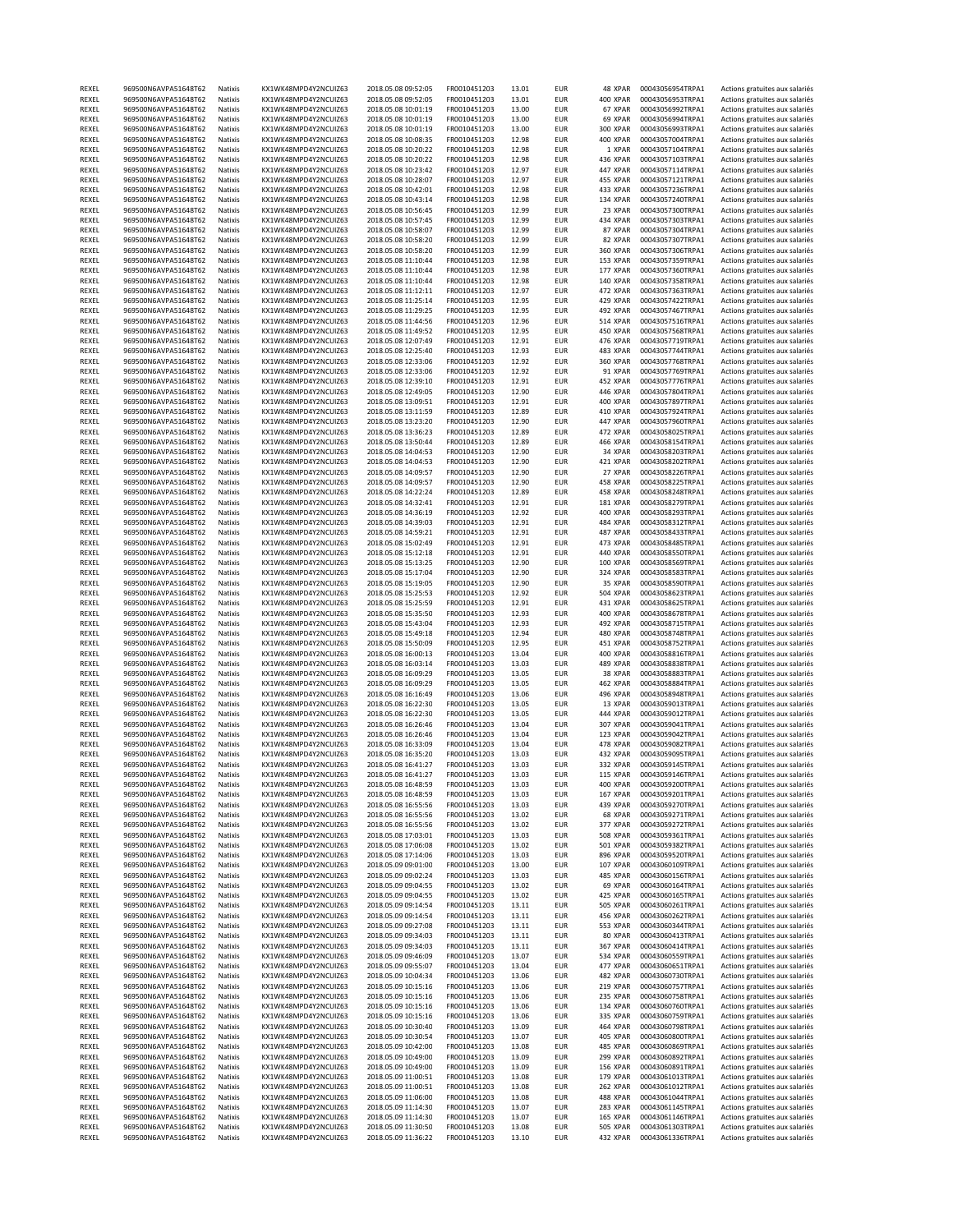| REXEL          | 969500N6AVPA51648T62                         | Natixis            | KX1WK48MPD4Y2NCUIZ63                         | 2018.05.09 11:45:11                        | FR0010451203                 | 13.08          | EUR               | 483 XPAR        | 00043061437TRPA1                     | Actions gratuites aux salariés                                   |
|----------------|----------------------------------------------|--------------------|----------------------------------------------|--------------------------------------------|------------------------------|----------------|-------------------|-----------------|--------------------------------------|------------------------------------------------------------------|
| REXEL          | 969500N6AVPA51648T62                         | Natixis            | KX1WK48MPD4Y2NCUIZ63                         | 2018.05.09 11:58:05                        | FR0010451203                 | 13.08          | <b>EUR</b>        | 464 XPAR        | 00043061566TRPA1                     | Actions gratuites aux salariés                                   |
| REXEL          | 969500N6AVPA51648T62                         | Natixis            | KX1WK48MPD4Y2NCUIZ63                         | 2018.05.09 11:58:05                        | FR0010451203                 | 13.08          | <b>EUR</b>        | 373 XPAR        | 00043061568TRPA1                     | Actions gratuites aux salariés                                   |
| REXEL          | 969500N6AVPA51648T62                         | Natixis            | KX1WK48MPD4Y2NCUIZ63                         | 2018.05.09 11:58:05                        | FR0010451203                 | 13.08          | EUR               | 76 XPAR         | 00043061567TRPA1                     | Actions gratuites aux salariés                                   |
| REXEL          | 969500N6AVPA51648T62                         | Natixis            | KX1WK48MPD4Y2NCUIZ63                         | 2018.05.09 12:21:01                        | FR0010451203                 | 13.08          | <b>EUR</b>        | 494 XPAR        | 00043061754TRPA1                     | Actions gratuites aux salariés                                   |
| REXEL          | 969500N6AVPA51648T62                         | Natixis            | KX1WK48MPD4Y2NCUIZ63                         | 2018.05.09 12:28:40                        | FR0010451203                 | 13.10          | <b>EUR</b>        | 463 XPAR        | 00043061802TRPA1                     | Actions gratuites aux salariés                                   |
| REXEL          | 969500N6AVPA51648T62                         | Natixis            | KX1WK48MPD4Y2NCUIZ63                         | 2018.05.09 12:47:27                        | FR0010451203                 | 13.07          | <b>EUR</b>        | 54 XPAR         | 00043061942TRPA1                     | Actions gratuites aux salariés                                   |
| REXEL          | 969500N6AVPA51648T62                         | Natixis            | KX1WK48MPD4Y2NCUIZ63                         | 2018.05.09 12:47:27                        | FR0010451203                 | 13.07          | EUR               | 376 XPAR        | 00043061943TRPA1                     | Actions gratuites aux salariés                                   |
| REXEL          | 969500N6AVPA51648T62                         | Natixis            | KX1WK48MPD4Y2NCUIZ63                         | 2018.05.09 12:54:35                        | FR0010451203                 | 13.07          | <b>EUR</b>        | <b>591 XPAR</b> | 00043062004TRPA1                     | Actions gratuites aux salariés                                   |
| REXEL          |                                              |                    | KX1WK48MPD4Y2NCUIZ63                         |                                            | FR0010451203                 | 13.04          |                   |                 | 00043062171TRPA1                     | Actions gratuites aux salariés                                   |
|                | 969500N6AVPA51648T62                         | Natixis            |                                              | 2018.05.09 13:12:17                        |                              |                | EUR               | 104 XPAR        |                                      |                                                                  |
| REXEL          | 969500N6AVPA51648T62                         | Natixis            | KX1WK48MPD4Y2NCUIZ63                         | 2018.05.09 13:13:54                        | FR0010451203                 | 13.04          | EUR               | 349 XPAR        | 00043062196TRPA1                     | Actions gratuites aux salariés                                   |
| REXEL          | 969500N6AVPA51648T62                         | Natixis            | KX1WK48MPD4Y2NCUIZ63                         | 2018.05.09 13:17:15                        | FR0010451203                 | 13.02          | <b>EUR</b>        | 473 XPAR        | 00043062226TRPA1                     | Actions gratuites aux salariés                                   |
| REXEL          | 969500N6AVPA51648T62                         | Natixis            | KX1WK48MPD4Y2NCUIZ63                         | 2018.05.09 13:35:47                        | FR0010451203                 | 13.01          | <b>EUR</b>        | 440 XPAR        | 00043062304TRPA1                     | Actions gratuites aux salariés                                   |
| REXEL          | 969500N6AVPA51648T62                         | Natixis            | KX1WK48MPD4Y2NCUIZ63                         | 2018.05.09 13:35:48                        | FR0010451203                 | 13.00          | EUR               | 2 XPAR          | 00043062305TRPA1                     | Actions gratuites aux salariés                                   |
| REXEL          | 969500N6AVPA51648T62                         | Natixis            | KX1WK48MPD4Y2NCUIZ63                         | 2018.05.09 13:48:38                        | FR0010451203                 | 13.02          | <b>EUR</b>        | 495 XPAR        | 00043062372TRPA1                     | Actions gratuites aux salariés                                   |
| REXEL          | 969500N6AVPA51648T62                         | Natixis            | KX1WK48MPD4Y2NCUIZ63                         | 2018.05.09 13:51:49                        | FR0010451203                 | 13.02          | <b>EUR</b>        | 201 XPAR        | 00043062398TRPA1                     | Actions gratuites aux salariés                                   |
| REXEL          | 969500N6AVPA51648T62                         | Natixis            | KX1WK48MPD4Y2NCUIZ63                         | 2018.05.09 13:51:49                        | FR0010451203                 | 13.02          | EUR               | 322 XPAR        | 00043062399TRPA1                     | Actions gratuites aux salariés                                   |
| REXEL          | 969500N6AVPA51648T62                         | Natixis            | KX1WK48MPD4Y2NCUIZ63                         | 2018.05.09 14:09:00                        | FR0010451203                 | 13.04          | <b>EUR</b>        | 27 XPAR         | 00043062547TRPA1                     | Actions gratuites aux salariés                                   |
| REXEL          | 969500N6AVPA51648T62                         | Natixis            | KX1WK48MPD4Y2NCUIZ63                         | 2018.05.09 14:09:00                        | FR0010451203                 | 13.04          | <b>EUR</b>        | 410 XPAR        | 00043062548TRPA1                     | Actions gratuites aux salariés                                   |
| REXEL          | 969500N6AVPA51648T62                         | Natixis            | KX1WK48MPD4Y2NCUIZ63                         | 2018.05.09 14:13:19                        | FR0010451203                 | 13.04          | <b>EUR</b>        | 471 XPAR        | 00043062587TRPA1                     | Actions gratuites aux salariés                                   |
| REXEL          | 969500N6AVPA51648T62                         | Natixis            | KX1WK48MPD4Y2NCUIZ63                         | 2018.05.09 14:24:00                        | FR0010451203                 | 13.04          | <b>EUR</b>        | 527 XPAR        | 00043062664TRPA1                     | Actions gratuites aux salariés                                   |
| REXEL          | 969500N6AVPA51648T62                         | Natixis            | KX1WK48MPD4Y2NCUIZ63                         | 2018.05.09 14:43:09                        | FR0010451203                 | 13.05          | <b>EUR</b>        | 51 XPAR         | 00043062817TRPA1                     | Actions gratuites aux salariés                                   |
| REXEL          | 969500N6AVPA51648T62                         | Natixis            | KX1WK48MPD4Y2NCUIZ63                         | 2018.05.09 14:43:09                        | FR0010451203                 | 13.05          | EUR               | 459 XPAR        | 00043062816TRPA1                     | Actions gratuites aux salariés                                   |
| REXEL          | 969500N6AVPA51648T62                         | Natixis            | KX1WK48MPD4Y2NCUIZ63                         | 2018.05.09 14:44:18                        | FR0010451203                 | 13.05          | <b>EUR</b>        | 457 XPAR        | 00043062830TRPA1                     | Actions gratuites aux salariés                                   |
| REXEL          | 969500N6AVPA51648T62                         | Natixis            | KX1WK48MPD4Y2NCUIZ63                         | 2018.05.09 14:53:57                        | FR0010451203                 | 13.05          | <b>EUR</b>        | 304 XPAR        | 00043062959TRPA1                     | Actions gratuites aux salariés                                   |
|                | 969500N6AVPA51648T62                         |                    |                                              |                                            |                              |                |                   |                 |                                      |                                                                  |
| REXEL          |                                              | Natixis            | KX1WK48MPD4Y2NCUIZ63                         | 2018.05.09 15:06:19                        | FR0010451203                 | 13.06          | EUR               | 499 XPAR        | 00043063073TRPA1                     | Actions gratuites aux salariés                                   |
| REXEL          | 969500N6AVPA51648T62                         | Natixis            | KX1WK48MPD4Y2NCUIZ63                         | 2018.05.09 15:06:50                        | FR0010451203                 | 13.06          | <b>EUR</b>        | 311 XPAR        | 00043063076TRPA1                     | Actions gratuites aux salariés                                   |
| REXEL          | 969500N6AVPA51648T62                         | Natixis            | KX1WK48MPD4Y2NCUIZ63                         | 2018.05.09 15:06:50                        | FR0010451203                 | 13.06          | <b>EUR</b>        | 159 XPAR        | 00043063077TRPA1                     | Actions gratuites aux salariés                                   |
| REXEL          | 969500N6AVPA51648T62                         | Natixis            | KX1WK48MPD4Y2NCUIZ63                         | 2018.05.09 15:20:30                        | FR0010451203                 | 13.06          | EUR               | <b>520 XPAR</b> | 00043063310TRPA1                     | Actions gratuites aux salariés                                   |
| REXEL          | 969500N6AVPA51648T62                         | Natixis            | KX1WK48MPD4Y2NCUIZ63                         | 2018.05.09 15:31:20                        | FR0010451203                 | 13.06          | <b>EUR</b>        | 272 XPAR        | 00043063464TRPA1                     | Actions gratuites aux salariés                                   |
| REXEL          | 969500N6AVPA51648T62                         | Natixis            | KX1WK48MPD4Y2NCUIZ63                         | 2018.05.09 15:31:20                        | FR0010451203                 | 13.06          | <b>EUR</b>        | 199 XPAR        | 00043063465TRPA1                     | Actions gratuites aux salariés                                   |
| REXEL          | 969500N6AVPA51648T62                         | Natixis            | KX1WK48MPD4Y2NCUIZ63                         | 2018.05.09 15:32:39                        | FR0010451203                 | 13.06          | <b>EUR</b>        | 50 XPAR         | 00043063521TRPA1                     | Actions gratuites aux salariés                                   |
| REXEL          | 969500N6AVPA51648T62                         | Natixis            | KX1WK48MPD4Y2NCUIZ63                         | 2018.05.09 15:32:39                        | FR0010451203                 | 13.06          | EUR               | 437 XPAR        | 00043063522TRPA1                     | Actions gratuites aux salariés                                   |
| REXEL          | 969500N6AVPA51648T62                         | Natixis            | KX1WK48MPD4Y2NCUIZ63                         | 2018.05.09 15:43:58                        | FR0010451203                 | 13.10          | <b>EUR</b>        | 658 XPAR        | 00043063664TRPA1                     | Actions gratuites aux salariés                                   |
| REXEL          | 969500N6AVPA51648T62                         | Natixis            | KX1WK48MPD4Y2NCUIZ63                         | 2018.05.09 15:43:58                        | FR0010451203                 | 13.10          | EUR               | 291 XPAR        | 00043063663TRPA1                     | Actions gratuites aux salariés                                   |
| REXEL          | 969500N6AVPA51648T62                         | Natixis            | KX1WK48MPD4Y2NCUIZ63                         | 2018.05.09 15:47:04                        | FR0010451203                 | 13.08          | EUR               | 523 XPAR        | 00043063741TRPA1                     | Actions gratuites aux salariés                                   |
| REXEL          | 969500N6AVPA51648T62                         | Natixis            | KX1WK48MPD4Y2NCUIZ63                         | 2018.05.09 15:57:55                        | FR0010451203                 | 13.08          | <b>EUR</b>        | 429 XPAR        | 00043063870TRPA1                     | Actions gratuites aux salariés                                   |
| REXEL          | 969500N6AVPA51648T62                         | Natixis            | KX1WK48MPD4Y2NCUIZ63                         |                                            | FR0010451203                 | 13.07          | EUR               | 185 XPAR        | 00043063891TRPA1                     |                                                                  |
|                |                                              |                    | KX1WK48MPD4Y2NCUIZ63                         | 2018.05.09 15:58:56                        |                              |                |                   |                 |                                      | Actions gratuites aux salariés                                   |
| REXEL          | 969500N6AVPA51648T62                         | Natixis            |                                              | 2018.05.09 15:58:56                        | FR0010451203                 | 13.07          | EUR               | 253 XPAR        | 00043063890TRPA1                     | Actions gratuites aux salariés                                   |
| REXEL          | 969500N6AVPA51648T62                         | Natixis            | KX1WK48MPD4Y2NCUIZ63                         | 2018.05.09 16:08:10                        | FR0010451203                 | 13.06          | EUR               | 452 XPAR        | 00043064052TRPA1                     | Actions gratuites aux salariés                                   |
| REXEL          | 969500N6AVPA51648T62                         | Natixis            | KX1WK48MPD4Y2NCUIZ63                         | 2018.05.09 16:09:14                        | FR0010451203                 | 13.05          | EUR               | 452 XPAR        | 00043064075TRPA1                     | Actions gratuites aux salariés                                   |
| REXEL          | 969500N6AVPA51648T62                         | Natixis            | KX1WK48MPD4Y2NCUIZ63                         | 2018.05.09 16:22:03                        | FR0010451203                 | 13.06          | EUR               | 448 XPAR        | 00043064519TRPA1                     | Actions gratuites aux salariés                                   |
| REXEL          | 969500N6AVPA51648T62                         | Natixis            | KX1WK48MPD4Y2NCUIZ63                         | 2018.05.09 16:22:03                        | FR0010451203                 | 13.06          | EUR               | <b>590 XPAR</b> | 00043064520TRPA1                     | Actions gratuites aux salariés                                   |
| REXEL          | 969500N6AVPA51648T62                         | Natixis            | KX1WK48MPD4Y2NCUIZ63                         | 2018.05.09 16:27:48                        | FR0010451203                 | 13.05          | <b>EUR</b>        | 451 XPAR        | 00043064606TRPA1                     | Actions gratuites aux salariés                                   |
| REXEL          | 969500N6AVPA51648T62                         | Natixis            | KX1WK48MPD4Y2NCUIZ63                         | 2018.05.09 16:33:18                        | FR0010451203                 | 13.06          | <b>EUR</b>        | 469 XPAR        | 00043064665TRPA1                     | Actions gratuites aux salariés                                   |
| REXEL          | 969500N6AVPA51648T62                         | Natixis            | KX1WK48MPD4Y2NCUIZ63                         | 2018.05.09 16:33:18                        | FR0010451203                 | 13.06          | <b>EUR</b>        | 36 XPAR         | 00043064666TRPA1                     | Actions gratuites aux salariés                                   |
| REXEL          | 969500N6AVPA51648T62                         | Natixis            | KX1WK48MPD4Y2NCUIZ63                         | 2018.05.09 16:39:09                        | FR0010451203                 | 13.07          | <b>EUR</b>        | 447 XPAR        | 00043064722TRPA1                     | Actions gratuites aux salariés                                   |
| REXEL          | 969500N6AVPA51648T62                         | Natixis            | KX1WK48MPD4Y2NCUIZ63                         | 2018.05.09 16:45:43                        | FR0010451203                 | 13.07          | EUR               | 445 XPAR        | 00043064844TRPA1                     | Actions gratuites aux salariés                                   |
| REXEL          | 969500N6AVPA51648T62                         | Natixis            | KX1WK48MPD4Y2NCUIZ63                         | 2018.05.09 16:49:33                        | FR0010451203                 | 13.07          | EUR               | 432 XPAR        | 00043064875TRPA1                     | Actions gratuites aux salariés                                   |
| REXEL          | 969500N6AVPA51648T62                         | Natixis            | KX1WK48MPD4Y2NCUIZ63                         | 2018.05.09 16:58:22                        | FR0010451203                 | 13.07          | <b>EUR</b>        | 919 XPAR        | 00043064976TRPA1                     | Actions gratuites aux salariés                                   |
| REXEL          | 969500N6AVPA51648T62                         | Natixis            | KX1WK48MPD4Y2NCUIZ63                         | 2018.05.09 17:00:13                        | FR0010451203                 | 13.08          | EUR               | 438 XPAR        |                                      | Actions gratuites aux salariés                                   |
|                |                                              |                    |                                              |                                            |                              |                |                   |                 | 00043065003TRPA1                     |                                                                  |
| REXEL          | 969500N6AVPA51648T62                         | Natixis            | KX1WK48MPD4Y2NCUIZ63                         | 2018.05.09 17:07:34                        | FR0010451203                 | 13.07          | <b>EUR</b>        | 463 XPAR        | 00043065099TRPA1                     | Actions gratuites aux salariés                                   |
| REXEL          | 969500N6AVPA51648T62                         | Natixis            | KX1WK48MPD4Y2NCUIZ63                         | 2018.05.09 17:15:20                        | FR0010451203                 | 13.07          | <b>EUR</b>        | 179 XPAR        | 00043065226TRPA1                     | Actions gratuites aux salariés                                   |
| REXEL          | 969500N6AVPA51648T62                         | Natixis            | KX1WK48MPD4Y2NCUIZ63                         | 2018.05.09 17:15:20                        | FR0010451203                 | 13.07          | EUR               | 284 XPAR        | 00043065227TRPA1                     | Actions gratuites aux salariés                                   |
| REXEL          | 969500N6AVPA51648T62                         | Natixis            | KX1WK48MPD4Y2NCUIZ63                         | 2018.05.09 17:15:20                        | FR0010451203                 | 13.07          | <b>EUR</b>        | 163 XPAR        | 00043065225TRPA1                     | Actions gratuites aux salariés                                   |
| REXEL          | 969500N6AVPA51648T62                         | Natixis            | KX1WK48MPD4Y2NCUIZ63                         | 2018.05.09 17:15:20                        | FR0010451203                 | 13.07          | <b>EUR</b>        | 494 XPAR        | 00043065224TRPA1                     | Actions gratuites aux salariés                                   |
| REXEL          | 969500N6AVPA51648T62                         | Natixis            | KX1WK48MPD4Y2NCUIZ63                         | 2018.05.10 09:01:00                        | FR0010451203                 | 13.07          | <b>EUR</b>        | 106 XPAR        | 00043066243TRPA1                     | Actions gratuites aux salariés                                   |
| REXEL          | 969500N6AVPA51648T62                         | Natixis            | KX1WK48MPD4Y2NCUIZ63                         | 2018.05.10 09:03:34                        | FR0010451203                 | 13.04          | <b>EUR</b>        | 145 XPAR        | 00043066271TRPA1                     | Actions gratuites aux salariés                                   |
| REXEL          | 969500N6AVPA51648T62                         | Natixis            | KX1WK48MPD4Y2NCUIZ63                         | 2018.05.10 09:03:34                        | FR0010451203                 | 13.04          | <b>EUR</b>        | 324 XPAR        | 00043066270TRPA1                     | Actions gratuites aux salariés                                   |
| REXEL          | 969500N6AVPA51648T62                         | Natixis            | KX1WK48MPD4Y2NCUIZ63                         | 2018.05.10 09:04:10                        | FR0010451203                 | 13.02          | EUR               | 447 XPAR        | 00043066274TRPA1                     | Actions gratuites aux salariés                                   |
| REXEL          | 969500N6AVPA51648T62                         | Natixis            | KX1WK48MPD4Y2NCUIZ63                         | 2018.05.10 09:24:04                        | FR0010451203                 | 13.14          | EUR               | 458 XPAR        | 00043066413TRPA1                     | Actions gratuites aux salariés                                   |
| REXEL          | 969500N6AVPA51648T62                         | Natixis            | KX1WK48MPD4Y2NCUIZ63                         | 2018.05.10 09:24:04                        | FR0010451203                 | 13.14          | <b>EUR</b>        | 462 XPAR        | 00043066412TRPA1                     | Actions gratuites aux salariés                                   |
| REXEL          | 969500N6AVPA51648T62                         | Natixis            | KX1WK48MPD4Y2NCUIZ63                         | 2018.05.10 09:25:37                        | FR0010451203                 | 13.13          | <b>EUR</b>        | 457 XPAR        | 00043066432TRPA1                     | Actions gratuites aux salariés                                   |
| REXEL          | 969500N6AVPA51648T62                         | Natixis            | KX1WK48MPD4Y2NCUIZ63                         | 2018.05.10 09:32:31                        | FR0010451203                 | 13.10          | EUR               | 458 XPAR        | 00043066461TRPA1                     | Actions gratuites aux salariés                                   |
| REXEL          | 969500N6AVPA51648T62                         | Natixis            | KX1WK48MPD4Y2NCUIZ63                         | 2018.05.10 09:46:57                        | FR0010451203                 | 13.10          | <b>EUR</b>        | 95 XPAR         | 00043066517TRPA1                     | Actions gratuites aux salariés                                   |
|                |                                              |                    |                                              |                                            |                              |                |                   |                 |                                      |                                                                  |
| REXEL          | 969500N6AVPA51648T62                         | Natixis            | KX1WK48MPD4Y2NCUIZ63                         | 2018.05.10 09:46:57                        | FR0010451203                 | 13.10          | EUR               | 361 XPAR        | 00043066516TRPA1                     | Actions gratuites aux salariés                                   |
| REXEL          | 969500N6AVPA51648T62                         | Natixis            | KX1WK48MPD4Y2NCUIZ63                         | 2018.05.10 09:59:41                        | FR0010451203                 | 13.14          | EUR               | 173 XPAR        | 00043066560TRPA1                     | Actions gratuites aux salariés                                   |
| REXEL          | 969500N6AVPA51648T62                         | Natixis            | KX1WK48MPD4Y2NCUIZ63                         | 2018.05.10 10:00:04                        | FR0010451203                 | 13.14          | <b>EUR</b>        | 450 XPAR        | 00043066561TRPA1                     | Actions gratuites aux salariés                                   |
| REXEL          | 969500N6AVPA51648T62                         | Natixis            | KX1WK48MPD4Y2NCUIZ63                         | 2018.05.10 10:02:18                        | FR0010451203                 | 13.13          | <b>EUR</b>        | 385 XPAR        | 00043066564TRPA1                     | Actions gratuites aux salariés                                   |
| REXEL          | 969500N6AVPA51648T62                         | Natixis            | KX1WK48MPD4Y2NCUIZ63                         | 2018.05.10 10:02:18                        | FR0010451203                 | 13.13          | EUR               |                 | 00043066565TRPA1                     | Actions gratuites aux salariés                                   |
| REXEL          | 969500N6AVPA51648T62                         | Natixis            | KX1WK48MPD4Y2NCUIZ63                         | 2018.05.10 10:04:53                        | FR0010451203                 |                |                   | 81 XPAR         |                                      |                                                                  |
| REXEL          | 969500N6AVPA51648T62                         | Natixis            | KX1WK48MPD4Y2NCUIZ63                         |                                            |                              | 13.12          | <b>EUR</b>        | 450 XPAR        | 00043066579TRPA1                     | Actions gratuites aux salariés                                   |
| REXEL          | 969500N6AVPA51648T62                         |                    |                                              | 2018.05.10 10:06:53                        | FR0010451203                 | 13.10          | <b>EUR</b>        | 441 XPAR        | 00043066604TRPA1                     | Actions gratuites aux salariés                                   |
| REXEL          |                                              | Natixis            | KX1WK48MPD4Y2NCUIZ63                         | 2018.05.10 10:27:51                        | FR0010451203                 | 13.10          | EUR               | 456 XPAR        | 00043066676TRPA1                     | Actions gratuites aux salariés                                   |
| REXEL          | 969500N6AVPA51648T62                         | Natixis            | KX1WK48MPD4Y2NCUIZ63                         | 2018.05.10 10:37:04                        | FR0010451203                 | 13.11          | EUR               | 302 XPAR        | 00043066690TRPA1                     | Actions gratuites aux salariés                                   |
| REXEL          | 969500N6AVPA51648T62                         | Natixis            | KX1WK48MPD4Y2NCUIZ63                         | 2018.05.10 10:37:04                        | FR0010451203                 | 13.11          | <b>EUR</b>        | 213 XPAR        | 00043066689TRPA1                     | Actions gratuites aux salariés                                   |
|                | 969500N6AVPA51648T62                         | Natixis            | KX1WK48MPD4Y2NCUIZ63                         | 2018.05.10 10:45:44                        | FR0010451203                 | 13.12          | EUR               | 894 XPAR        | 00043066704TRPA1                     | Actions gratuites aux salariés                                   |
| REXEL          | 969500N6AVPA51648T62                         | Natixis            | KX1WK48MPD4Y2NCUIZ63                         | 2018.05.10 10:45:44                        | FR0010451203                 | 13.12          | <b>EUR</b>        | 117 XPAR        | 00043066703TRPA1                     | Actions gratuites aux salariés                                   |
|                |                                              |                    |                                              |                                            |                              |                |                   |                 |                                      |                                                                  |
| REXEL          | 969500N6AVPA51648T62                         | Natixis            | KX1WK48MPD4Y2NCUIZ63                         | 2018.05.10 10:47:54                        | FR0010451203                 | 13.12          | <b>EUR</b>        | 435 XPAR        | 00043066718TRPA1                     | Actions gratuites aux salariés                                   |
| REXEL          | 969500N6AVPA51648T62                         | Natixis            | KX1WK48MPD4Y2NCUIZ63                         | 2018.05.10 11:14:52                        | FR0010451203                 | 13.15          | <b>EUR</b>        | 474 XPAR        | 00043066776TRPA1                     | Actions gratuites aux salariés                                   |
| REXEL          | 969500N6AVPA51648T62                         | Natixis            | KX1WK48MPD4Y2NCUIZ63                         | 2018.05.10 11:21:37                        | FR0010451203                 | 13.15          | EUR               | 400 XPAR        | 00043066831TRPA1                     | Actions gratuites aux salariés                                   |
| REXEL          | 969500N6AVPA51648T62                         | Natixis            | KX1WK48MPD4Y2NCUIZ63                         | 2018.05.10 11:21:37                        | FR0010451203                 | 13.15          | <b>EUR</b>        | 93 XPAR         | 00043066832TRPA1                     | Actions gratuites aux salariés                                   |
| REXEL          | 969500N6AVPA51648T62                         | Natixis            | KX1WK48MPD4Y2NCUIZ63                         | 2018.05.10 11:30:54                        | FR0010451203                 | 13.15          | EUR               | 442 XPAR        | 00043066847TRPA1                     | Actions gratuites aux salariés                                   |
| REXEL          | 969500N6AVPA51648T62                         | Natixis            | KX1WK48MPD4Y2NCUIZ63                         | 2018.05.10 11:34:40                        | FR0010451203                 | 13.15          | EUR               | 454 XPAR        | 00043066856TRPA1                     | Actions gratuites aux salariés                                   |
| REXEL          | 969500N6AVPA51648T62                         | Natixis            | KX1WK48MPD4Y2NCUIZ63                         | 2018.05.10 11:38:01                        | FR0010451203                 | 13.12          | <b>EUR</b>        | 460 XPAR        | 00043066864TRPA1                     | Actions gratuites aux salariés                                   |
| REXEL          | 969500N6AVPA51648T62                         | Natixis            | KX1WK48MPD4Y2NCUIZ63                         | 2018.05.10 12:00:22                        | FR0010451203                 | 13.12          | EUR               | 228 XPAR        | 00043066931TRPA1                     | Actions gratuites aux salariés                                   |
| REXEL          | 969500N6AVPA51648T62                         | Natixis            | KX1WK48MPD4Y2NCUIZ63                         | 2018.05.10 12:00:22                        | FR0010451203                 | 13.12          | EUR               | 244 XPAR        | 00043066932TRPA1                     | Actions gratuites aux salariés                                   |
| REXEL          | 969500N6AVPA51648T62                         | Natixis            | KX1WK48MPD4Y2NCUIZ63                         | 2018.05.10 12:11:47                        | FR0010451203                 | 13.12          | <b>EUR</b>        | 53 XPAR         | 00043066951TRPA1                     | Actions gratuites aux salariés                                   |
| REXEL          | 969500N6AVPA51648T62                         | Natixis            | KX1WK48MPD4Y2NCUIZ63                         | 2018.05.10 12:12:38                        | FR0010451203                 | 13.12          | EUR               | 317 XPAR        | 00043066954TRPA1                     | Actions gratuites aux salariés                                   |
| REXEL          | 969500N6AVPA51648T62                         | Natixis            | KX1WK48MPD4Y2NCUIZ63                         |                                            | FR0010451203                 | 13.12          | EUR               | 447 XPAR        | 00043066964TRPA1                     |                                                                  |
|                |                                              |                    |                                              | 2018.05.10 12:16:00                        |                              |                |                   |                 |                                      | Actions gratuites aux salariés                                   |
| REXEL          | 969500N6AVPA51648T62                         | Natixis            | KX1WK48MPD4Y2NCUIZ63                         | 2018.05.10 12:24:59                        | FR0010451203                 | 13.10          | EUR               | 450 XPAR        | 00043067001TRPA1                     | Actions gratuites aux salariés                                   |
| REXEL          | 969500N6AVPA51648T62                         | Natixis            | KX1WK48MPD4Y2NCUIZ63                         | 2018.05.10 12:24:59                        | FR0010451203                 | 13.11          | EUR               | 438 XPAR        | 00043067002TRPA1                     | Actions gratuites aux salariés                                   |
| REXEL          | 969500N6AVPA51648T62                         | Natixis            | KX1WK48MPD4Y2NCUIZ63                         | 2018.05.10 12:52:46                        | FR0010451203                 | 13.10          | EUR               | 482 XPAR        | 00043067073TRPA1                     | Actions gratuites aux salariés                                   |
| REXEL          | 969500N6AVPA51648T62                         | Natixis            | KX1WK48MPD4Y2NCUIZ63                         | 2018.05.10 13:06:48                        | FR0010451203                 | 13.09          | EUR               | 64 XPAR         | 00043067166TRPA1                     | Actions gratuites aux salariés                                   |
| REXEL          | 969500N6AVPA51648T62                         | Natixis            | KX1WK48MPD4Y2NCUIZ63                         | 2018.05.10 13:06:48                        | FR0010451203                 | 13.09          | <b>EUR</b>        | 440 XPAR        | 00043067165TRPA1                     | Actions gratuites aux salariés                                   |
| REXEL          | 969500N6AVPA51648T62                         | Natixis            | KX1WK48MPD4Y2NCUIZ63                         | 2018.05.10 13:13:36                        | FR0010451203                 | 13.10          | EUR               | 461 XPAR        | 00043067178TRPA1                     | Actions gratuites aux salariés                                   |
| REXEL          | 969500N6AVPA51648T62                         | Natixis            | KX1WK48MPD4Y2NCUIZ63                         | 2018.05.10 13:13:36                        | FR0010451203                 | 13.09          | <b>EUR</b>        | 483 XPAR        | 00043067179TRPA1                     | Actions gratuites aux salariés                                   |
| REXEL          | 969500N6AVPA51648T62                         | Natixis            | KX1WK48MPD4Y2NCUIZ63                         | 2018.05.10 13:43:41                        | FR0010451203                 | 13.10          | <b>EUR</b>        | 494 XPAR        | 00043067244TRPA1                     | Actions gratuites aux salariés                                   |
| REXEL          | 969500N6AVPA51648T62                         | Natixis            | KX1WK48MPD4Y2NCUIZ63                         | 2018.05.10 13:46:19                        | FR0010451203                 | 13.10          | EUR               | 442 XPAR        | 00043067251TRPA1                     | Actions gratuites aux salariés                                   |
| REXEL          | 969500N6AVPA51648T62                         | Natixis            | KX1WK48MPD4Y2NCUIZ63                         | 2018.05.10 13:46:19                        | FR0010451203                 | 13.09          | EUR               | 319 XPAR        | 00043067252TRPA1                     | Actions gratuites aux salariés                                   |
| REXEL          | 969500N6AVPA51648T62                         | Natixis            | KX1WK48MPD4Y2NCUIZ63                         | 2018.05.10 14:13:10                        | FR0010451203                 | 13.10          | <b>EUR</b>        | 487 XPAR        | 00043067344TRPA1                     | Actions gratuites aux salariés                                   |
| REXEL          | 969500N6AVPA51648T62                         | Natixis            | KX1WK48MPD4Y2NCUIZ63                         | 2018.05.10 14:23:56                        | FR0010451203                 | 13.10          | EUR               | 492 XPAR        | 00043067384TRPA1                     | Actions gratuites aux salariés                                   |
| REXEL          | 969500N6AVPA51648T62                         | Natixis            | KX1WK48MPD4Y2NCUIZ63                         | 2018.05.10 14:23:56                        | FR0010451203                 | 13.09          | <b>EUR</b>        | 438 XPAR        | 00043067385TRPA1                     | Actions gratuites aux salariés                                   |
| REXEL          | 969500N6AVPA51648T62                         | Natixis            | KX1WK48MPD4Y2NCUIZ63                         | 2018.05.10 14:32:00                        | FR0010451203                 | 13.07          | <b>EUR</b>        | 449 XPAR        | 00043067452TRPA1                     | Actions gratuites aux salariés                                   |
|                |                                              |                    |                                              |                                            |                              |                |                   | 436 XPAR        |                                      |                                                                  |
| REXEL<br>REXEL | 969500N6AVPA51648T62<br>969500N6AVPA51648T62 | Natixis<br>Natixis | KX1WK48MPD4Y2NCUIZ63<br>KX1WK48MPD4Y2NCUIZ63 | 2018.05.10 14:56:28<br>2018.05.10 14:56:28 | FR0010451203<br>FR0010451203 | 13.05<br>13.05 | EUR<br><b>EUR</b> | 458 XPAR        | 00043067589TRPA1<br>00043067590TRPA1 | Actions gratuites aux salariés<br>Actions gratuites aux salariés |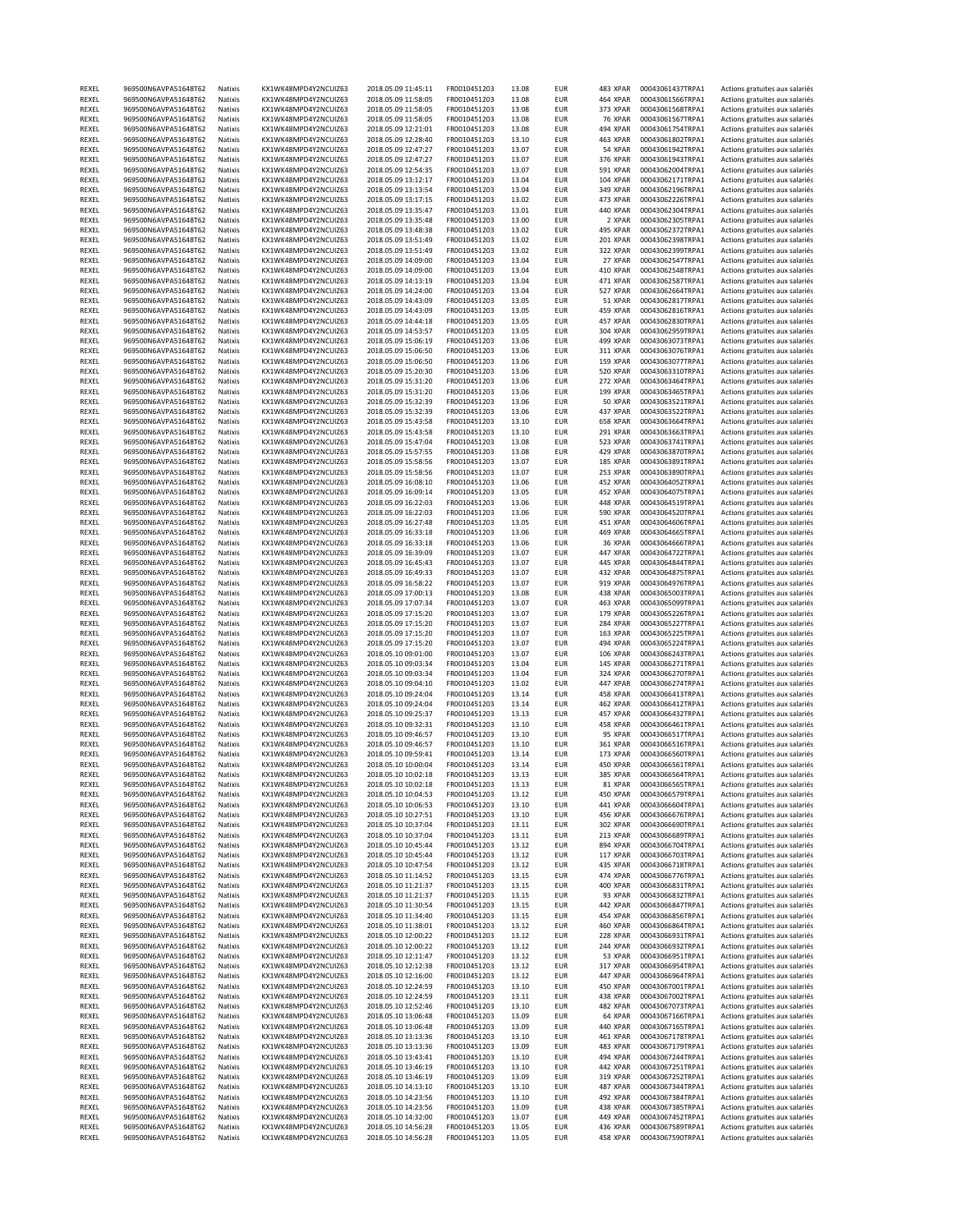| REXEL          | 969500N6AVPA51648T62                         | Natixis            | KX1WK48MPD4Y2NCUIZ63                         | 2018.05.10 15:00:18                        | FR0010451203                 | 13.05          | EUR                      | 435 XPAR        | 00043067607TRPA1                     | Actions gratuites aux salariés                                   |
|----------------|----------------------------------------------|--------------------|----------------------------------------------|--------------------------------------------|------------------------------|----------------|--------------------------|-----------------|--------------------------------------|------------------------------------------------------------------|
| REXEL          | 969500N6AVPA51648T62                         | Natixis            | KX1WK48MPD4Y2NCUIZ63                         | 2018.05.10 15:16:23                        | FR0010451203                 | 13.07          | <b>EUR</b>               | 227 XPAR        | 00043067694TRPA1                     | Actions gratuites aux salariés                                   |
| REXEL          | 969500N6AVPA51648T62                         | Natixis            | KX1WK48MPD4Y2NCUIZ63                         | 2018.05.10 15:16:23                        | FR0010451203                 | 13.07          | <b>EUR</b>               | 277 XPAR        | 00043067693TRPA1                     | Actions gratuites aux salariés                                   |
| REXEL          | 969500N6AVPA51648T62                         | Natixis            | KX1WK48MPD4Y2NCUIZ63                         | 2018.05.10 15:17:14                        | FR0010451203                 | 13.06          | EUR                      | 476 XPAR        | 00043067701TRPA1                     | Actions gratuites aux salariés                                   |
| REXEL          | 969500N6AVPA51648T62                         | Natixis            | KX1WK48MPD4Y2NCUIZ63                         | 2018.05.10 15:32:08                        | FR0010451203                 | 13.08          | <b>EUR</b>               | 476 XPAR        | 00043067779TRPA1                     | Actions gratuites aux salariés                                   |
| REXEL          | 969500N6AVPA51648T62                         | Natixis            | KX1WK48MPD4Y2NCUIZ63                         | 2018.05.10 15:38:07                        | FR0010451203                 | 13.08          | <b>EUR</b>               | 518 XPAR        | 00043067855TRPA1                     | Actions gratuites aux salariés                                   |
| REXEL          | 969500N6AVPA51648T62                         | Natixis            | KX1WK48MPD4Y2NCUIZ63                         | 2018.05.10 15:44:28                        | FR0010451203                 | 13.08          | <b>EUR</b>               | 462 XPAR        | 00043067881TRPA1                     | Actions gratuites aux salariés                                   |
| REXEL          | 969500N6AVPA51648T62                         | Natixis            | KX1WK48MPD4Y2NCUIZ63                         | 2018.05.10 15:45:14                        | FR0010451203                 | 13.07          | <b>EUR</b>               | 453 XPAR        | 00043067885TRPA1                     | Actions gratuites aux salariés                                   |
| REXEL          | 969500N6AVPA51648T62                         | Natixis            | KX1WK48MPD4Y2NCUIZ63                         | 2018.05.10 15:53:59                        | FR0010451203                 | 13.05          | <b>EUR</b>               | 523 XPAR        | 00043067927TRPA1                     | Actions gratuites aux salariés                                   |
| REXEL          |                                              |                    | KX1WK48MPD4Y2NCUIZ63                         |                                            |                              | 13.03          |                          |                 |                                      | Actions gratuites aux salariés                                   |
|                | 969500N6AVPA51648T62                         | Natixis            |                                              | 2018.05.10 16:00:03                        | FR0010451203                 |                | <b>EUR</b>               | 281 XPAR        | 00043067985TRPA1                     |                                                                  |
| REXEL          | 969500N6AVPA51648T62                         | Natixis            | KX1WK48MPD4Y2NCUIZ63                         | 2018.05.10 16:00:03                        | FR0010451203                 | 13.03          | <b>EUR</b>               | 160 XPAR        | 00043067986TRPA1                     | Actions gratuites aux salariés                                   |
| REXEL          | 969500N6AVPA51648T62                         | Natixis            | KX1WK48MPD4Y2NCUIZ63                         | 2018.05.10 16:05:59                        | FR0010451203                 | 13.03          | <b>EUR</b>               | 443 XPAR        | 00043068035TRPA1                     | Actions gratuites aux salariés                                   |
| REXEL          | 969500N6AVPA51648T62                         | Natixis            | KX1WK48MPD4Y2NCUIZ63                         | 2018.05.10 16:08:43                        | FR0010451203                 | 13.01          | <b>EUR</b>               | 440 XPAR        | 00043068049TRPA1                     | Actions gratuites aux salariés                                   |
| REXEL          | 969500N6AVPA51648T62                         | Natixis            | KX1WK48MPD4Y2NCUIZ63                         | 2018.05.10 16:10:59                        | FR0010451203                 | 13.01          | <b>EUR</b>               | 452 XPAR        | 00043068066TRPA1                     | Actions gratuites aux salariés                                   |
| REXEL          | 969500N6AVPA51648T62                         | Natixis            | KX1WK48MPD4Y2NCUIZ63                         | 2018.05.10 16:21:29                        | FR0010451203                 | 13.03          | <b>EUR</b>               | 70 XPAR         | 00043068125TRPA1                     | Actions gratuites aux salariés                                   |
| REXEL          | 969500N6AVPA51648T62                         | Natixis            | KX1WK48MPD4Y2NCUIZ63                         | 2018.05.10 16:21:29                        | FR0010451203                 | 13.03          | <b>EUR</b>               | 989 XPAR        | 00043068126TRPA1                     | Actions gratuites aux salariés                                   |
| REXEL          | 969500N6AVPA51648T62                         | Natixis            | KX1WK48MPD4Y2NCUIZ63                         | 2018.05.10 16:28:31                        | FR0010451203                 | 13.04          | <b>EUR</b>               | 438 XPAR        | 00043068176TRPA1                     | Actions gratuites aux salariés                                   |
| REXEL          | 969500N6AVPA51648T62                         | Natixis            | KX1WK48MPD4Y2NCUIZ63                         | 2018.05.10 16:40:22                        | FR0010451203                 | 13.02          | <b>EUR</b>               | 479 XPAR        | 00043068277TRPA1                     | Actions gratuites aux salariés                                   |
| REXEL          | 969500N6AVPA51648T62                         | Natixis            | KX1WK48MPD4Y2NCUIZ63                         | 2018.05.10 16:43:50                        | FR0010451203                 | 13.01          | <b>EUR</b>               | 106 XPAR        | 00043068300TRPA1                     | Actions gratuites aux salariés                                   |
| REXEL          | 969500N6AVPA51648T62                         | Natixis            | KX1WK48MPD4Y2NCUIZ63                         | 2018.05.10 16:46:30                        | FR0010451203                 | 13.01          | <b>EUR</b>               | 369 XPAR        | 00043068312TRPA1                     | Actions gratuites aux salariés                                   |
| REXEL          | 969500N6AVPA51648T62                         | Natixis            | KX1WK48MPD4Y2NCUIZ63                         | 2018.05.10 16:46:30                        | FR0010451203                 | 13.01          | <b>EUR</b>               | 126 XPAR        | 00043068313TRPA1                     | Actions gratuites aux salariés                                   |
| REXEL          | 969500N6AVPA51648T62                         | Natixis            | KX1WK48MPD4Y2NCUIZ63                         | 2018.05.10 16:46:31                        | FR0010451203                 | 13.01          | <b>EUR</b>               | 464 XPAR        | 00043068314TRPA1                     | Actions gratuites aux salariés                                   |
| REXEL          | 969500N6AVPA51648T62                         | Natixis            | KX1WK48MPD4Y2NCUIZ63                         | 2018.05.10 16:50:02                        | FR0010451203                 | 13.02          | <b>EUR</b>               | 455 XPAR        | 00043068340TRPA1                     | Actions gratuites aux salariés                                   |
| REXEL          | 969500N6AVPA51648T62                         | Natixis            | KX1WK48MPD4Y2NCUIZ63                         | 2018.05.10 17:00:49                        | FR0010451203                 | 13.02          | <b>EUR</b>               | 817 XPAR        | 00043068410TRPA1                     | Actions gratuites aux salariés                                   |
| REXEL          | 969500N6AVPA51648T62                         | Natixis            | KX1WK48MPD4Y2NCUIZ63                         | 2018.05.10 17:00:49                        | FR0010451203                 | 13.02          | <b>EUR</b>               | 83 XPAR         | 00043068409TRPA1                     | Actions gratuites aux salariés                                   |
|                |                                              | Natixis            |                                              |                                            |                              |                |                          |                 |                                      |                                                                  |
| REXEL          | 969500N6AVPA51648T62                         |                    | KX1WK48MPD4Y2NCUIZ63                         | 2018.05.10 17:00:50                        | FR0010451203                 | 13.02          | <b>EUR</b>               | 45 XPAR         | 00043068411TRPA1                     | Actions gratuites aux salariés                                   |
| REXEL          | 969500N6AVPA51648T62                         | Natixis            | KX1WK48MPD4Y2NCUIZ63                         | 2018.05.10 17:11:07                        | FR0010451203                 | 13.05          | <b>EUR</b>               | 80 XPAR         | 00043068519TRPA1                     | Actions gratuites aux salariés                                   |
| REXEL          | 969500N6AVPA51648T62                         | Natixis            | KX1WK48MPD4Y2NCUIZ63                         | 2018.05.10 17:11:35                        | FR0010451203                 | 13.05          | <b>EUR</b>               | 224 XPAR        | 00043068522TRPA1                     | Actions gratuites aux salariés                                   |
| REXEL          | 969500N6AVPA51648T62                         | Natixis            | KX1WK48MPD4Y2NCUIZ63                         | 2018.05.10 17:11:35                        | FR0010451203                 | 13.05          | <b>EUR</b>               | 147 XPAR        | 00043068523TRPA1                     | Actions gratuites aux salariés                                   |
| REXEL          | 969500N6AVPA51648T62                         | Natixis            | KX1WK48MPD4Y2NCUIZ63                         | 2018.05.10 17:11:35                        | FR0010451203                 | 13.05          | <b>EUR</b>               | 135 XPAR        | 00043068524TRPA1                     | Actions gratuites aux salariés                                   |
| REXEL          | 969500N6AVPA51648T62                         | Natixis            | KX1WK48MPD4Y2NCUIZ63                         | 2018.05.10 17:12:23                        | FR0010451203                 | 13.05          | <b>EUR</b>               | 894 XPAR        | 00043068534TRPA1                     | Actions gratuites aux salariés                                   |
| REXEL          | 969500N6AVPA51648T62                         | Natixis            | KX1WK48MPD4Y2NCUIZ63                         | 2018.05.10 17:16:16                        | FR0010451203                 | 13.05          | <b>EUR</b>               | 301 XPAR        | 00043068577TRPA1                     | Actions gratuites aux salariés                                   |
| REXEL          | 969500N6AVPA51648T62                         | Natixis            | KX1WK48MPD4Y2NCUIZ63                         | 2018.05.11 09:01:34                        | FR0010451203                 | 13.03          | <b>EUR</b>               | 454 XPAR        | 00043068934TRPA1                     | Actions gratuites aux salariés                                   |
| REXEL          | 969500N6AVPA51648T62                         | Natixis            | KX1WK48MPD4Y2NCUIZ63                         | 2018.05.11 09:05:15                        | FR0010451203                 | 13.04          | <b>EUR</b>               | 356 XPAR        | 00043068982TRPA1                     | Actions gratuites aux salariés                                   |
| REXEL          | 969500N6AVPA51648T62                         | Natixis            | KX1WK48MPD4Y2NCUIZ63                         | 2018.05.11 09:05:15                        | FR0010451203                 | 13.04          | <b>EUR</b>               | 90 XPAR         | 00043068983TRPA1                     | Actions gratuites aux salariés                                   |
| REXEL          | 969500N6AVPA51648T62                         | Natixis            | KX1WK48MPD4Y2NCUIZ63                         | 2018.05.11 09:17:26                        | FR0010451203                 | 13.04          | <b>EUR</b>               | 480 XPAR        | 00043069133TRPA1                     | Actions gratuites aux salariés                                   |
| REXEL          | 969500N6AVPA51648T62                         | Natixis            | KX1WK48MPD4Y2NCUIZ63                         | 2018.05.11 09:25:27                        | FR0010451203                 | 13.05          | <b>EUR</b>               | 438 XPAR        | 00043069184TRPA1                     | Actions gratuites aux salariés                                   |
| REXEL          | 969500N6AVPA51648T62                         | Natixis            | KX1WK48MPD4Y2NCUIZ63                         | 2018.05.11 09:27:27                        | FR0010451203                 | 13.04          | <b>EUR</b>               | 331 XPAR        | 00043069192TRPA1                     |                                                                  |
|                | 969500N6AVPA51648T62                         |                    |                                              |                                            |                              | 13.06          |                          | 449 XPAR        |                                      | Actions gratuites aux salariés                                   |
| REXEL          |                                              | Natixis            | KX1WK48MPD4Y2NCUIZ63                         | 2018.05.11 09:34:35                        | FR0010451203                 |                | <b>EUR</b>               |                 | 00043069330TRPA1                     | Actions gratuites aux salariés                                   |
| REXEL          | 969500N6AVPA51648T62                         | Natixis            | KX1WK48MPD4Y2NCUIZ63                         | 2018.05.11 09:47:38                        | FR0010451203                 | 13.05          | <b>EUR</b>               | 338 XPAR        | 00043069625TRPA1                     | Actions gratuites aux salariés                                   |
| REXEL          | 969500N6AVPA51648T62                         | Natixis            | KX1WK48MPD4Y2NCUIZ63                         | 2018.05.11 09:47:38                        | FR0010451203                 | 13.05          | <b>EUR</b>               | 136 XPAR        | 00043069626TRPA1                     | Actions gratuites aux salariés                                   |
| REXEL          | 969500N6AVPA51648T62                         | Natixis            | KX1WK48MPD4Y2NCUIZ63                         | 2018.05.11 09:51:43                        | FR0010451203                 | 13.03          | <b>EUR</b>               | 192 XPAR        | 00043069671TRPA1                     | Actions gratuites aux salariés                                   |
| REXEL          | 969500N6AVPA51648T62                         | Natixis            | KX1WK48MPD4Y2NCUIZ63                         | 2018.05.11 09:51:43                        | FR0010451203                 | 13.03          | <b>EUR</b>               | <b>266 XPAR</b> | 00043069670TRPA1                     | Actions gratuites aux salariés                                   |
| REXEL          | 969500N6AVPA51648T62                         | Natixis            | KX1WK48MPD4Y2NCUIZ63                         | 2018.05.11 09:59:50                        | FR0010451203                 | 13.03          | <b>EUR</b>               | 487 XPAR        | 00043069732TRPA1                     | Actions gratuites aux salariés                                   |
| REXEL          | 969500N6AVPA51648T62                         | Natixis            | KX1WK48MPD4Y2NCUIZ63                         | 2018.05.11 10:10:48                        | FR0010451203                 | 13.05          | <b>EUR</b>               | 503 XPAR        | 00043069837TRPA1                     | Actions gratuites aux salariés                                   |
| REXEL          | 969500N6AVPA51648T62                         | Natixis            | KX1WK48MPD4Y2NCUIZ63                         | 2018.05.11 10:16:52                        | FR0010451203                 | 13.05          | <b>EUR</b>               | 468 XPAR        | 00043069915TRPA1                     | Actions gratuites aux salariés                                   |
| REXEL          | 969500N6AVPA51648T62                         | Natixis            | KX1WK48MPD4Y2NCUIZ63                         | 2018.05.11 10:19:18                        | FR0010451203                 | 13.04          | <b>EUR</b>               | 473 XPAR        | 00043069957TRPA1                     | Actions gratuites aux salariés                                   |
| REXEL          | 969500N6AVPA51648T62                         | Natixis            | KX1WK48MPD4Y2NCUIZ63                         | 2018.05.11 10:19:18                        | FR0010451203                 | 13.04          | <b>EUR</b>               | 459 XPAR        | 00043069956TRPA1                     | Actions gratuites aux salariés                                   |
| REXEL          | 969500N6AVPA51648T62                         | Natixis            | KX1WK48MPD4Y2NCUIZ63                         | 2018.05.11 10:32:54                        | FR0010451203                 | 13.02          | <b>EUR</b>               | 464 XPAR        | 00043070078TRPA1                     | Actions gratuites aux salariés                                   |
| REXEL          | 969500N6AVPA51648T62                         | Natixis            | KX1WK48MPD4Y2NCUIZ63                         | 2018.05.11 10:47:34                        | FR0010451203                 | 13.02          | <b>EUR</b>               | 446 XPAR        | 00043070271TRPA1                     | Actions gratuites aux salariés                                   |
| REXEL          | 969500N6AVPA51648T62                         | Natixis            | KX1WK48MPD4Y2NCUIZ63                         | 2018.05.11 10:56:12                        | FR0010451203                 | 13.00          | <b>EUR</b>               | 443 XPAR        | 00043070424TRPA1                     | Actions gratuites aux salariés                                   |
|                |                                              |                    |                                              |                                            |                              |                |                          |                 |                                      |                                                                  |
| REXEL          | 969500N6AVPA51648T62                         | Natixis            | KX1WK48MPD4Y2NCUIZ63                         | 2018.05.11 11:03:20                        | FR0010451203                 | 13.03          | <b>EUR</b>               | 261 XPAR        | 00043070480TRPA1                     | Actions gratuites aux salariés                                   |
| REXEL          | 969500N6AVPA51648T62                         | Natixis            | KX1WK48MPD4Y2NCUIZ63                         | 2018.05.11 11:03:20                        | FR0010451203                 | 13.03          | <b>EUR</b>               | 229 XPAR        | 00043070481TRPA1                     | Actions gratuites aux salariés                                   |
| REXEL          | 969500N6AVPA51648T62                         | Natixis            | KX1WK48MPD4Y2NCUIZ63                         | 2018.05.11 11:04:21                        | FR0010451203                 | 13.02          | <b>EUR</b>               | 56 XPAR         | 00043070489TRPA1                     | Actions gratuites aux salariés                                   |
| REXEL          | 969500N6AVPA51648T62                         | Natixis            | KX1WK48MPD4Y2NCUIZ63                         | 2018.05.11 11:11:25                        | FR0010451203                 | 13.02          | <b>EUR</b>               | 511 XPAR        | 00043070568TRPA1                     | Actions gratuites aux salariés                                   |
| REXEL          | 969500N6AVPA51648T62                         | Natixis            | KX1WK48MPD4Y2NCUIZ63                         | 2018.05.11 11:19:04                        | FR0010451203                 | 13.02          | <b>EUR</b>               | <b>506 XPAR</b> | 00043070642TRPA1                     | Actions gratuites aux salariés                                   |
| REXEL          | 969500N6AVPA51648T62                         | Natixis            | KX1WK48MPD4Y2NCUIZ63                         | 2018.05.11 11:19:08                        | FR0010451203                 | 13.01          | <b>EUR</b>               | 479 XPAR        | 00043070643TRPA1                     | Actions gratuites aux salariés                                   |
| REXEL          | 969500N6AVPA51648T62                         | Natixis            | KX1WK48MPD4Y2NCUIZ63                         | 2018.05.11 11:32:32                        | FR0010451203                 | 13.02          | <b>EUR</b>               | 469 XPAR        | 00043070832TRPA1                     | Actions gratuites aux salariés                                   |
| REXEL          | 969500N6AVPA51648T62                         | Natixis            | KX1WK48MPD4Y2NCUIZ63                         | 2018.05.11 11:49:40                        | FR0010451203                 | 13.00          | <b>EUR</b>               | 427 XPAR        | 00043071155TRPA1                     | Actions gratuites aux salariés                                   |
| REXEL          | 969500N6AVPA51648T62                         | Natixis            | KX1WK48MPD4Y2NCUIZ63                         | 2018.05.11 12:01:55                        | FR0010451203                 | 13.01          | <b>EUR</b>               | 175 XPAR        | 00043071283TRPA1                     | Actions gratuites aux salariés                                   |
| REXEL          | 969500N6AVPA51648T62                         | Natixis            | KX1WK48MPD4Y2NCUIZ63                         | 2018.05.11 12:01:55                        | FR0010451203                 | 13.01          | <b>EUR</b>               | <b>256 XPAR</b> | 00043071282TRPA1                     | Actions gratuites aux salariés                                   |
| REXEL          | 969500N6AVPA51648T62                         | Natixis            | KX1WK48MPD4Y2NCUIZ63                         | 2018.05.11 12:05:03                        | FR0010451203                 | 13.00          | <b>EUR</b>               | 450 XPAR        | 00043071366TRPA1                     | Actions gratuites aux salariés                                   |
| REXEL          | 969500N6AVPA51648T62                         | Natixis            | KX1WK48MPD4Y2NCUIZ63                         | 2018.05.11 12:16:54                        | FR0010451203                 | 13.00          | <b>EUR</b>               | <b>518 XPAR</b> | 00043071463TRPA1                     | Actions gratuites aux salariés                                   |
| REXEL          | 969500N6AVPA51648T62                         | Natixis            | KX1WK48MPD4Y2NCUIZ63                         | 2018.05.11 12:40:05                        | FR0010451203                 | 13.02          | <b>EUR</b>               | 469 XPAR        | 00043071749TRPA1                     | Actions gratuites aux salariés                                   |
| REXEL          | 969500N6AVPA51648T62                         | Natixis            | KX1WK48MPD4Y2NCUIZ63                         | 2018.05.11 12:50:09                        | FR0010451203                 | 13.03          | <b>EUR</b>               | 452 XPAR        | 00043071852TRPA1                     | Actions gratuites aux salariés                                   |
|                |                                              |                    |                                              |                                            |                              |                |                          |                 |                                      |                                                                  |
| REXEL          | 969500N6AVPA51648T62                         | Natixis            | KX1WK48MPD4Y2NCUIZ63                         | 2018.05.11 12:58:57                        | FR0010451203                 | 13.04          | <b>EUR</b>               | 441 XPAR        | 00043071939TRPA1                     | Actions gratuites aux salariés                                   |
| REXEL          | 969500N6AVPA51648T62                         | Natixis            | KX1WK48MPD4Y2NCUIZ63                         | 2018.05.11 13:08:58                        | FR0010451203                 | 13.04          | <b>EUR</b>               | 488 XPAR        | 00043071993TRPA1                     | Actions gratuites aux salariés                                   |
| REXEL          | 969500N6AVPA51648T62                         | Natixis            | KX1WK48MPD4Y2NCUIZ63                         | 2018.05.11 13:27:28                        | FR0010451203                 | 13.03          | <b>EUR</b>               | 448 XPAR        | 00043072082TRPA1                     | Actions gratuites aux salariés                                   |
| REXEL          | 969500N6AVPA51648T62                         | Natixis            | KX1WK48MPD4Y2NCUIZ63                         | 2018.05.11 13:27:28                        | FR0010451203                 | 13.02          | <b>EUR</b>               | 44 XPAR         | 00043072084TRPA1                     | Actions gratuites aux salariés                                   |
| REXEL          | 969500N6AVPA51648T62                         | Natixis            | KX1WK48MPD4Y2NCUIZ63                         | 2018.05.11 13:27:28                        | FR0010451203                 | 13.02          | <b>EUR</b>               | 409 XPAR        | 00043072083TRPA1                     | Actions gratuites aux salariés                                   |
| REXEL          | 969500N6AVPA51648T62                         | Natixis            | KX1WK48MPD4Y2NCUIZ63                         | 2018.05.11 13:46:07                        | FR0010451203                 | 13.08          | <b>EUR</b>               | 75 XPAR         | 00043072202TRPA1                     | Actions gratuites aux salariés                                   |
| REXEL          | 969500N6AVPA51648T62                         | Natixis            | KX1WK48MPD4Y2NCUIZ63                         | 2018.05.11 13:51:44                        | FR0010451203                 | 13.09          | <b>EUR</b>               | 463 XPAR        | 00043072250TRPA1                     | Actions gratuites aux salariés                                   |
| REXEL          | 969500N6AVPA51648T62                         | Natixis            | KX1WK48MPD4Y2NCUIZ63                         | 2018.05.11 13:55:45                        | FR0010451203                 | 13.08          | <b>EUR</b>               | 75 XPAR         | 00043072294TRPA1                     | Actions gratuites aux salariés                                   |
| REXEL          | 969500N6AVPA51648T62                         | Natixis            | KX1WK48MPD4Y2NCUIZ63                         | 2018.05.11 13:55:45                        | FR0010451203                 | 13.08          | EUR                      | 381 XPAR        | 00043072295TRPA1                     | Actions gratuites aux salariés                                   |
| REXEL          | 969500N6AVPA51648T62                         | Natixis            | KX1WK48MPD4Y2NCUIZ63                         | 2018.05.11 14:05:28                        | FR0010451203                 | 13.08          | <b>EUR</b>               | 429 XPAR        | 00043072389TRPA1                     | Actions gratuites aux salariés                                   |
| REXEL          | 969500N6AVPA51648T62                         | Natixis            | KX1WK48MPD4Y2NCUIZ63                         | 2018.05.11 14:05:41                        | FR0010451203                 | 13.08          | <b>EUR</b>               | 51 XPAR         | 00043072390TRPA1                     | Actions gratuites aux salariés                                   |
| REXEL          | 969500N6AVPA51648T62                         | Natixis            | KX1WK48MPD4Y2NCUIZ63                         | 2018.05.11 14:17:34                        | FR0010451203                 | 13.08          | <b>EUR</b>               | 440 XPAR        | 00043072485TRPA1                     | Actions gratuites aux salariés                                   |
| REXEL          | 969500N6AVPA51648T62                         | Natixis            | KX1WK48MPD4Y2NCUIZ63                         | 2018.05.11 14:26:39                        | FR0010451203                 | 13.06          | <b>EUR</b>               | 170 XPAR        | 00043072578TRPA1                     | Actions gratuites aux salariés                                   |
| REXEL          | 969500N6AVPA51648T62                         | Natixis            | KX1WK48MPD4Y2NCUIZ63                         | 2018.05.11 14:29:48                        | FR0010451203                 | 13.06          | <b>EUR</b>               | 480 XPAR        | 00043072602TRPA1                     | Actions gratuites aux salariés                                   |
| REXEL          | 969500N6AVPA51648T62                         | Natixis            | KX1WK48MPD4Y2NCUIZ63                         | 2018.05.11 14:47:26                        | FR0010451203                 | 13.08          | <b>EUR</b>               | 347 XPAR        | 00043072762TRPA1                     | Actions gratuites aux salariés                                   |
| REXEL          | 969500N6AVPA51648T62                         | Natixis            | KX1WK48MPD4Y2NCUIZ63                         | 2018.05.11 14:47:26                        | FR0010451203                 | 13.08          | <b>EUR</b>               | 128 XPAR        | 00043072761TRPA1                     |                                                                  |
|                |                                              |                    |                                              |                                            |                              |                |                          |                 |                                      | Actions gratuites aux salariés                                   |
| REXEL          | 969500N6AVPA51648T62                         | Natixis            | KX1WK48MPD4Y2NCUIZ63                         | 2018.05.11 14:54:34                        | FR0010451203                 | 13.10          | <b>EUR</b>               | 441 XPAR        | 00043072809TRPA1                     | Actions gratuites aux salariés                                   |
| REXEL          | 969500N6AVPA51648T62                         | Natixis            | KX1WK48MPD4Y2NCUIZ63                         | 2018.05.11 14:55:02                        | FR0010451203                 | 13.10          | <b>EUR</b>               | 440 XPAR        | 00043072819TRPA1                     | Actions gratuites aux salariés                                   |
| REXEL          | 969500N6AVPA51648T62                         | Natixis            | KX1WK48MPD4Y2NCUIZ63                         | 2018.05.11 15:07:20                        | FR0010451203                 | 13.10          | <b>EUR</b>               | 486 XPAR        | 00043072973TRPA1                     | Actions gratuites aux salariés                                   |
| REXEL          | 969500N6AVPA51648T62                         | Natixis            | KX1WK48MPD4Y2NCUIZ63                         | 2018.05.11 15:18:32                        | FR0010451203                 | 13.10          | <b>EUR</b>               | 454 XPAR        | 00043073095TRPA1                     | Actions gratuites aux salariés                                   |
| REXEL          | 969500N6AVPA51648T62                         | Natixis            | KX1WK48MPD4Y2NCUIZ63                         | 2018.05.11 15:23:21                        | FR0010451203                 | 13.11          | <b>EUR</b>               | 440 XPAR        | 00043073169TRPA1                     | Actions gratuites aux salariés                                   |
| REXEL          | 969500N6AVPA51648T62                         | Natixis            | KX1WK48MPD4Y2NCUIZ63                         | 2018.05.11 15:23:21                        | FR0010451203                 | 13.11          | <b>EUR</b>               | 451 XPAR        | 00043073170TRPA1                     | Actions gratuites aux salariés                                   |
| REXEL          | 969500N6AVPA51648T62                         | Natixis            | KX1WK48MPD4Y2NCUIZ63                         | 2018.05.11 15:35:41                        | FR0010451203                 | 13.11          | <b>EUR</b>               | <b>500 XPAR</b> | 00043073357TRPA1                     | Actions gratuites aux salariés                                   |
| REXEL          | 969500N6AVPA51648T62                         | Natixis            | KX1WK48MPD4Y2NCUIZ63                         | 2018.05.11 15:41:09                        | FR0010451203                 | 13.11          | <b>EUR</b>               | 474 XPAR        | 00043073495TRPA1                     | Actions gratuites aux salariés                                   |
| REXEL          | 969500N6AVPA51648T62                         | Natixis            | KX1WK48MPD4Y2NCUIZ63                         | 2018.05.11 15:49:00                        | FR0010451203                 | 13.10          | <b>EUR</b>               | 434 XPAR        | 00043073675TRPA1                     | Actions gratuites aux salariés                                   |
| REXEL          | 969500N6AVPA51648T62                         | Natixis            | KX1WK48MPD4Y2NCUIZ63                         | 2018.05.11 15:49:00                        | FR0010451203                 | 13.10          | <b>EUR</b>               | 54 XPAR         | 00043073674TRPA1                     | Actions gratuites aux salariés                                   |
| REXEL          | 969500N6AVPA51648T62                         | Natixis            | KX1WK48MPD4Y2NCUIZ63                         | 2018.05.11 15:49:00                        | FR0010451203                 | 13.10          | <b>EUR</b>               | 465 XPAR        | 00043073673TRPA1                     | Actions gratuites aux salariés                                   |
| REXEL          | 969500N6AVPA51648T62                         | Natixis            | KX1WK48MPD4Y2NCUIZ63                         | 2018.05.11 16:00:52                        | FR0010451203                 | 13.11          | EUR                      | 439 XPAR        | 00043073916TRPA1                     | Actions gratuites aux salariés                                   |
|                | 969500N6AVPA51648T62                         |                    |                                              |                                            |                              |                |                          |                 |                                      |                                                                  |
| REXEL          |                                              | Natixis            | KX1WK48MPD4Y2NCUIZ63                         | 2018.05.11 16:00:52                        | FR0010451203                 | 13.11          | <b>EUR</b>               | 429 XPAR        | 00043073917TRPA1                     | Actions gratuites aux salariés                                   |
| REXEL          | 969500N6AVPA51648T62                         | Natixis            | KX1WK48MPD4Y2NCUIZ63                         | 2018.05.11 16:02:41                        | FR0010451203                 | 13.11          | <b>EUR</b>               | 458 XPAR        | 00043073965TRPA1                     | Actions gratuites aux salariés                                   |
| REXEL          | 969500N6AVPA51648T62                         | Natixis            | KX1WK48MPD4Y2NCUIZ63                         | 2018.05.11 16:10:59                        | FR0010451203                 | 13.12          | <b>EUR</b>               | 483 XPAR        | 00043074246TRPA1                     | Actions gratuites aux salariés                                   |
| REXEL          | 969500N6AVPA51648T62                         | Natixis            | KX1WK48MPD4Y2NCUIZ63                         | 2018.05.11 16:15:36                        | FR0010451203                 | 13.11          | <b>EUR</b>               | 269 XPAR        | 00043074391TRPA1                     | Actions gratuites aux salariés                                   |
| REXEL          | 969500N6AVPA51648T62                         | Natixis            | KX1WK48MPD4Y2NCUIZ63                         | 2018.05.11 16:27:07                        | FR0010451203                 | 13.11          | <b>EUR</b>               | 405 XPAR        | 00043074635TRPA1                     | Actions gratuites aux salariés                                   |
| REXEL          | 969500N6AVPA51648T62                         | Natixis            | KX1WK48MPD4Y2NCUIZ63                         | 2018.05.11 16:32:10                        | FR0010451203                 | 13.12          | EUR                      | 1060 XPAR       | 00043074750TRPA1                     | Actions gratuites aux salariés                                   |
| REXEL          |                                              | Natixis            | KX1WK48MPD4Y2NCUIZ63                         | 2018.05.11 16:39:52                        | FR0010451203                 | 13.13          | <b>EUR</b>               | 425 XPAR        | 00043074940TRPA1                     | Actions gratuites aux salariés                                   |
|                | 969500N6AVPA51648T62                         |                    |                                              |                                            |                              |                |                          |                 |                                      |                                                                  |
| REXEL          | 969500N6AVPA51648T62                         | Natixis            | KX1WK48MPD4Y2NCUIZ63                         | 2018.05.11 16:45:03                        | FR0010451203                 | 13.15          | <b>EUR</b>               | 469 XPAR        | 00043075038TRPA1                     | Actions gratuites aux salariés                                   |
| REXEL          | 969500N6AVPA51648T62                         | Natixis            | KX1WK48MPD4Y2NCUIZ63                         | 2018.05.11 16:47:07                        | FR0010451203                 | 13.14          | <b>EUR</b>               | 482 XPAR        | 00043075095TRPA1                     | Actions gratuites aux salariés                                   |
| REXEL          | 969500N6AVPA51648T62                         | Natixis            | KX1WK48MPD4Y2NCUIZ63                         | 2018.05.11 16:56:56                        | FR0010451203                 |                | <b>EUR</b>               | 919 XPAR        | 00043075334TRPA1                     | Actions gratuites aux salariés                                   |
|                |                                              |                    |                                              |                                            |                              | 13.13          |                          | 577 XPAR        |                                      |                                                                  |
| REXEL<br>REXEL | 969500N6AVPA51648T62<br>969500N6AVPA51648T62 | Natixis<br>Natixis | KX1WK48MPD4Y2NCUIZ63<br>KX1WK48MPD4Y2NCUIZ63 | 2018.05.11 17:05:37<br>2018.05.11 17:05:37 | FR0010451203<br>FR0010451203 | 13.12<br>13.12 | <b>EUR</b><br><b>EUR</b> | 281 XPAR        | 00043075537TRPA1<br>00043075536TRPA1 | Actions gratuites aux salariés<br>Actions gratuites aux salariés |